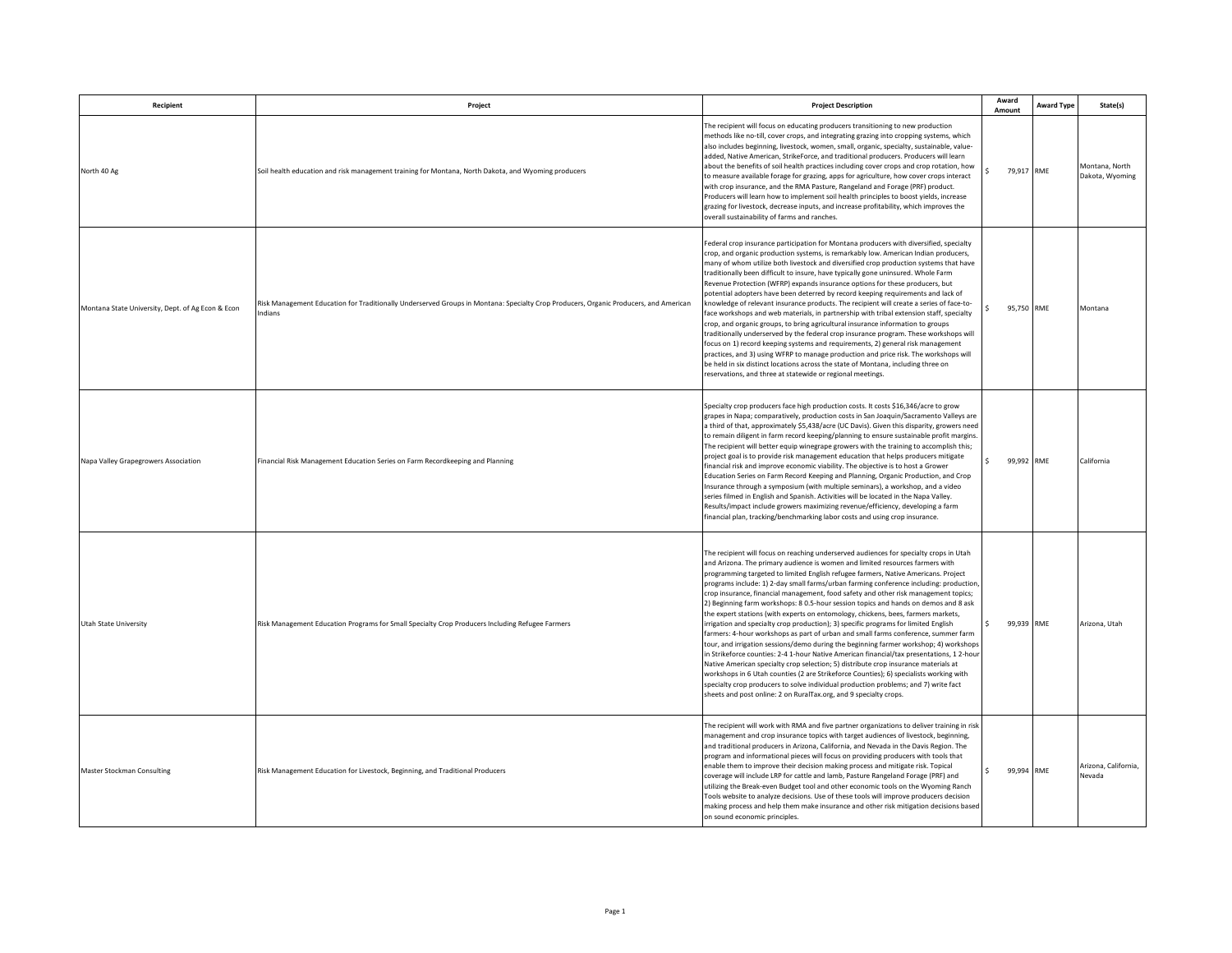| Recipient                                       | Project                                                                                                                        | <b>Project Description</b>                                                                                                                                                                                                                                                                                                                                                                                                                                                                                                                                                                                                                                                                                                                                                                                                                                                                                                                                                                                                                                                                                                                                                                                                                                                                                                                                                     | Award<br>Amount   | <b>Award Type</b> | State(s)   |
|-------------------------------------------------|--------------------------------------------------------------------------------------------------------------------------------|--------------------------------------------------------------------------------------------------------------------------------------------------------------------------------------------------------------------------------------------------------------------------------------------------------------------------------------------------------------------------------------------------------------------------------------------------------------------------------------------------------------------------------------------------------------------------------------------------------------------------------------------------------------------------------------------------------------------------------------------------------------------------------------------------------------------------------------------------------------------------------------------------------------------------------------------------------------------------------------------------------------------------------------------------------------------------------------------------------------------------------------------------------------------------------------------------------------------------------------------------------------------------------------------------------------------------------------------------------------------------------|-------------------|-------------------|------------|
| Center for International Trade Development      | Center for International Trade Development Risk Management Education Partnership Program                                       | The recipient will deliver crop insurance education and risk management training to<br>farmers and ranchers, including limited resource, socially disadvantaged and other<br>traditionally under-served agricultural producers in central California. Project activities<br>ocus on training to identify and managing Production, Marketing and Financial Risk.<br>Addionally, the recipient will provide workshops, webinars one-on-one technical<br>assistance, risk management tools, and guidance to a regional audience. Partners hold<br>key project roles in development and outreach to existing networks of farmers matching<br>target demographics. The program will target the eight county San Joaquin Valley<br>region, the heart of California's agricultural production, and directly serve 780 farmers.<br>Workshops cover crop insurance, analysis of market fundamentals, strategic planning,<br>costs of production, financial records, asset management, and risk management plan<br>development. Select workshops and webinars will be offered with Spanish and Hmong<br>interpretation, using electronic headsets and translated class materials.                                                                                                                                                                                                        | 98,366 RME        |                   | California |
| University of Arizona                           | Risk Management Education for Arizona Livestock Producers on Recordkeeping, Rainfall Index and Whole Farm Insurance            | The recipient will improve risk management skills and decisions made by Native<br>American, primarily on the Navajo Nation, and other limited resource livestock<br>producers in Arizona. Specific objectives for producers to reach these goals include<br>providing hands-on workshops and an electronic newsletter that addresses 1) Record<br>Keeping tools and practices utilizing "pocket record notebooks" for livestock; 3-ring<br>binder Record Keeping Workbooks with worksheet templates, envelopes, and dividers<br>provided; and hands-on computer instruction using electronic spreadsheets; 2) Rainfall<br>index insurance for rangelands, and 3) Whole Farm Revenue education with instruction<br>on how Whole-Farm works as a livestock disaster assistance program tool. Two-thirds of<br>the workshops proposed are expected to be comprised of mainly Native American<br>producers. The recipient estimates that at least 55 percent of our workshop participants<br>will be able to develop a practical strategy for keeping records and implementing an<br>overall risk management plan and that 25 percent will make better risk management<br>decisions as a result of our RME trainings, verified primarily through audience response<br>system questions during and after workshops.                                                                 | 80.225 RME<br>l s |                   | Arizona    |
| FamilyFarmed                                    | Growing Success: Best Practices in On-Farm Food Safety, Wholesale and Direct Marketing for Davis Region Specialty Crop Farmers | The goal of Growing Success is to build the skills of 395 farmers and enable them to<br>better understand opportunities and risks in wholesale and direct marketing and adopt<br>best practices that minimize their risk. The recipient will work with four partners in<br>California to engage small-scale specialty crop farmers who are selling products into<br>local food markets. Participants will be invited to one of six training workshops, receive a<br>companion manual (Wholesale or Direct Market Success), receive two Growing<br>Success/Food Safety/RMA WholeFarm Revenue Protection Insurance news and<br>esources e-blasts, be introduced to the On-Farm Food Safety website where each can<br>create a free food safety plan, and be invited to join an online discussion group where<br>they can find technical assistance answers and topical discussions. The recipient<br>anticipate farmers will make changes to their operations to minimize their risk.<br>Specifically, farmers will increase their understanding about best practices in Wholesale<br>and Direct Marketing, Food Safety and Postharvest Handling Risk Management, and<br>about available Crop Insurance options including Whole Farm Revenue Protection;<br>develop risk management plans and strategies; and begin to implement specific best<br>practices in their operations. | 84.502 RME        |                   | California |
| Agriculture and Land-Based Training Association | Market and Insurance Training for Small Organic Farmers                                                                        | The recipient will train beginning and aspiring farmers annually in its Farmer Education<br>Course and Organic Farm Incubator. The Market and Insurance Training for Small<br>Organic Farmers project will enhance the recipient's on-going program through<br>additional workshops, resources, and direct technical assistance related to crop<br>insurance and marketing risk. Farmers need targeted training on weighing the risks in<br>marketing their produce. Recipient will provide education on the range of marketing<br>channels, contract production, sales basics, and create new tools that help farmers plan<br>for less risky market windows for wholesale production. New crop insurance curricula<br>and tools will also be developed and incorporated into the recipient's program with a<br>focus on Whole Farm Revenue Protection and Noninsured Crop Disaster Assistance<br>Program.                                                                                                                                                                                                                                                                                                                                                                                                                                                                     | 78,396 RME        |                   | California |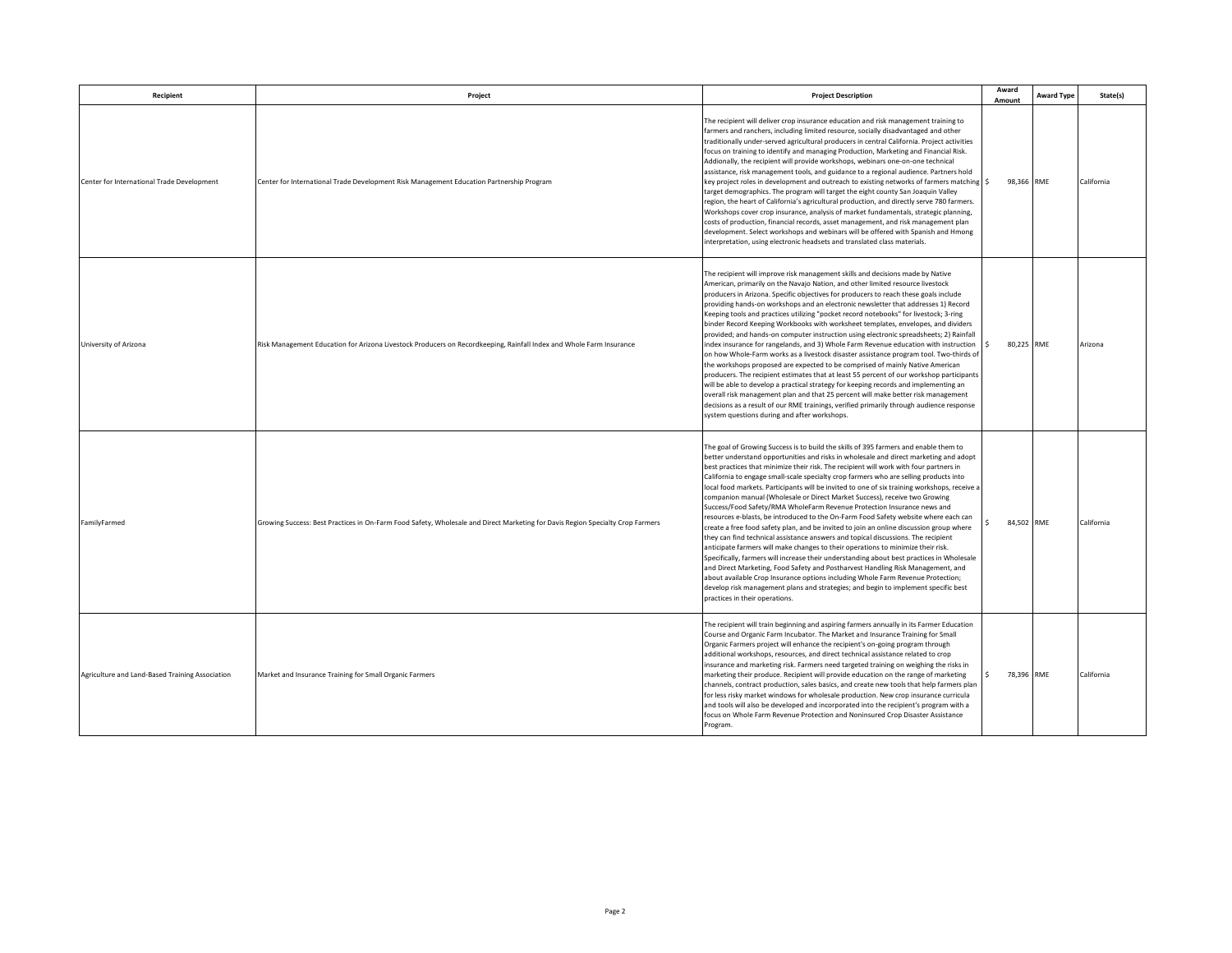| Recipient                                       | Project                                                                                                                                                          | <b>Project Description</b>                                                                                                                                                                                                                                                                                                                                                                                                                                                                                                                                                                                                                                                                                                                                                                                                                                                                                                                                                                                                                                                                                                                                                                                                                                                                                                                                                                                                                                                                               | Award<br>Amount  | <b>Award Type</b> | State(s)   |
|-------------------------------------------------|------------------------------------------------------------------------------------------------------------------------------------------------------------------|----------------------------------------------------------------------------------------------------------------------------------------------------------------------------------------------------------------------------------------------------------------------------------------------------------------------------------------------------------------------------------------------------------------------------------------------------------------------------------------------------------------------------------------------------------------------------------------------------------------------------------------------------------------------------------------------------------------------------------------------------------------------------------------------------------------------------------------------------------------------------------------------------------------------------------------------------------------------------------------------------------------------------------------------------------------------------------------------------------------------------------------------------------------------------------------------------------------------------------------------------------------------------------------------------------------------------------------------------------------------------------------------------------------------------------------------------------------------------------------------------------|------------------|-------------------|------------|
| SoNoma County Winegrape Commission              | Protecting Family Farms for the Next 100 Years Through Succession Planning and Risk Management Trainings                                                         | One of the biggest threats facing Sonoma County agriculture today is the aging<br>workforce; the average farmer is 60.1 years old with no clear successor identified. In<br>order to protect agriculture its imperative to act quickly and support a smooth transition<br>to the new generation of farmers. According to the American Farmland Trust over<br>30,000 acres of farmland are lost every year in California and over 200,000 acres of Bay<br>Area farmland have been developed since 1984. With this grant we aim to educate<br>Sonoma County farmers on the importance of succession planning and mitigate the risk<br>of multi-generational families losing their farms. We propose to hold a series of<br>workshops under the theme: risk management through succession planning. These free<br>workshops will build upon one another to provide a comprehensive risk management<br>overview. Our nationally renowned speakers will stress the urgency and importance of<br>succession planning. Topics covered include the importance of crop insurance, workers<br>comp and liability insurances, record keeping and documentation, legal and financial<br>implications and exceptional HR practices on how to identify and develop the next<br>generation of farmers. We will measure results by the knowledge gained to develop a<br>business succession plan for their farm.                                                                                                         | 96.333 RME       |                   | California |
| University of California Cooperative Extension  | Risk Management Training and Decision-making for Small Scale Specialty Crop and Livestock Producers in the Sierra Foothills of California                        | The recipient will provide risk management education to small-scale specialty crop and<br>livestock producers in the foothills of the Davis, California RMA region. This training will<br>help beginning and experienced farmers to identify and manage financial, marketing,<br>and human risks related to scale and profitability, thus improving the economic viability<br>of their operations. The recipient will offer a comprehensive training program of face-to-<br>face educational and networking events; delivering 122 hours of training. Educational<br>events include intensive short courses; farm business, profitability, wholesale marketing<br>and farm safety workshops; farmerto-farmer mentoring and networking events.<br>Producers will learn to identify and assess risks and develop strategies to manage those<br>risks. Key risks include financial risks of investing in land, equipment, and infrastructure<br>to build or scale up a farm; marketing risks related to scaling up from local direct<br>marketing to wholesale and direct-to-retail; and the human risks involved with hiring<br>labor to increase productivity. As a result of the training, producers will develop and<br>implement strategies for managing key financial, marketing and/or human risks<br>associated with scale and profitability.                                                                                                                                                       | 96,867<br>$\leq$ | RME               | California |
| Chico Bean Growers dba North Valley Ag Services | Helping Specialty Crop Producers Mitigate Financial Risks Through Training on Farm Recordkeeping, Crop Insurance, and General Financial<br><b>Best Practices</b> | With many CA specialty crop prices diving (20% drop & ~\$1.8 billion in losses since 2014<br>for almond producers, Food & Agribusiness Research Advisory Group), drought losses of<br>\$810 million (UC Davis), and spiked labor costs (\$15/hour by 2020 - CA Legislation 2016)<br>farmers and agricultural professionals are faced with the critical need to understand and<br>improve their financial management practices and better plan to make sound financial<br>decisions. The recipient will address this need with a project GOAL of training specialty<br>crop producers (priority commodity) on farm record keeping and planning (Priority Topic \$<br>Area), equipping them to better manage farm finances. Objective is to reach almond,<br>walnut, and other specialty crop producers through delivery methods of workshops, on<br>on-one trainings, an educational booth, one large meeting, and an educational mailing.<br>Training location is Butte County for growers from Butte, Tehama, and Glenn Counties.<br>Results/impacts include growers better understanding practices to mitigate financial<br>risk, aligning costs with a farm baseline, and experiencing better profitability.                                                                                                                                                                                                                                                                                          | 99,678 RME       |                   | California |
| National Center for Appropriate TechNology      | Tools for Success: Financial and Production Recordkeeping Training and Technical Assistance for Underserved Strawberry Growers in the<br>Sacramento Valley       | In the Sacramento Valley, many small-scale Mien strawberry growers, who are<br>immigrants from Laos, struggle to earn a living selling strawberries. These growers have<br>not been trained or exposed to information about business management, soil health or<br>biological pest management practices, often because the information is not available in<br>a way that is accessible, adaptable at their scale and/or because of language barriers.<br>This project seeks to provide training and technical assistance in recordkeeping, business<br>management, and sustainable agriculture, and provide tools and information for these<br>growers in a culturally appropriate manner to better manage financial and production<br>isks. This project will provide 30 small-scale strawberry growers in the Sacramento<br>region with training and technical assistance on recordkeeping tools to track yields, best<br>management practices for biological controls of common strawberry pests, and crop<br>insurance information. The project activities will improve both financial and production<br>aspects of strawberry operations for a traditionally underserved minority grower<br>population and assist these growers to mitigate production and financial risks.<br>Throughout the project, farmers will be involved in the process to take ownership in<br>tracking and observing changes in soil health, implement pest management tools and<br>keep records of crop yields and sales. | 49,356 RME       |                   | California |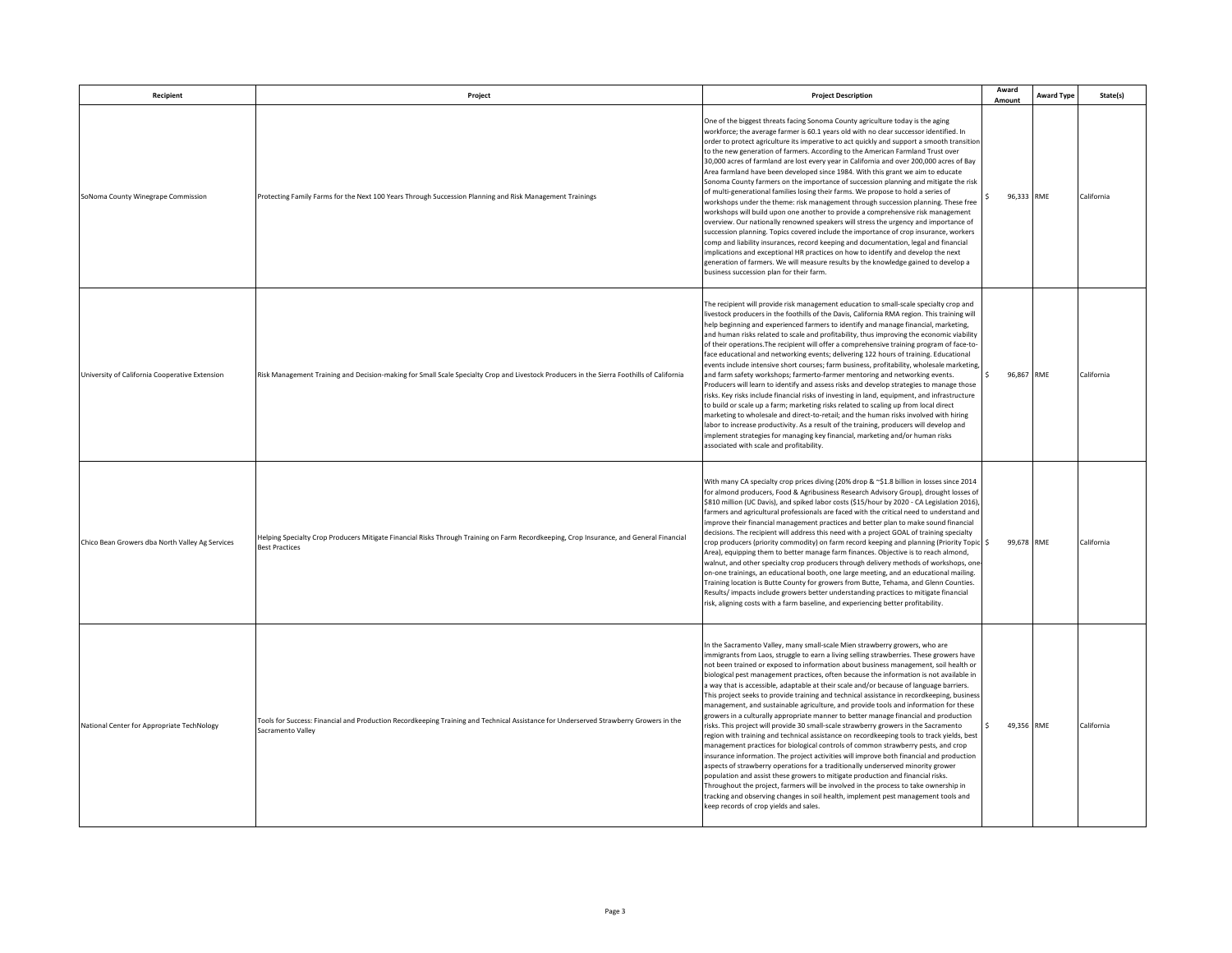| Recipient                                  | Project                                                                                                                                           | <b>Project Description</b>                                                                                                                                                                                                                                                                                                                                                                                                                                                                                                                                                                                                                                                                                                                                                                                                                                                                                                                                                                                                                                                                                                                                                                                                                                                                                                                                                                                                                                                         | Award<br>Amount  | <b>Award Type</b> | State(s)                               |
|--------------------------------------------|---------------------------------------------------------------------------------------------------------------------------------------------------|------------------------------------------------------------------------------------------------------------------------------------------------------------------------------------------------------------------------------------------------------------------------------------------------------------------------------------------------------------------------------------------------------------------------------------------------------------------------------------------------------------------------------------------------------------------------------------------------------------------------------------------------------------------------------------------------------------------------------------------------------------------------------------------------------------------------------------------------------------------------------------------------------------------------------------------------------------------------------------------------------------------------------------------------------------------------------------------------------------------------------------------------------------------------------------------------------------------------------------------------------------------------------------------------------------------------------------------------------------------------------------------------------------------------------------------------------------------------------------|------------------|-------------------|----------------------------------------|
| Local First Arizona Foundation             | 2017 Arizona Food & Finance Forum, Regional Food Seminars, and Spanish Translation                                                                | The recipient will deliver business knowledge, resources and networking opportunities<br>to small producers, farmers and entrepreneurs working in Arizona's local food systems<br>to help grow capacity and forge alliances that build collaboration. The grant consists of<br>three elements: 1.) The 2017 Food and Farm Finance Forum (FFFF) will provide<br>producers, farmers and entrepreneurs an opportunity to gather, network, learn,<br>develop new skills within small agriculture business strategy, financial analysis, risk<br>management and local food marketing. The FFFF connects rural and urban producers,<br>farmers and entrepreneurs with vital resources across Arizona's local food system,<br>including investors and sources of capital. 2.) Three (3) One-Day Regional Food Seminars \$<br>will provide business and marketing strategy training and resource development within<br>local and regional food systems, specifically targeting small, Hispanic, women or limited<br>resource producers in Cottonwood, Globe and Gilbert, AZ. The Gilbert Seminar will<br>additionally focus on urban farmers. 3.) Expand Spanish language content on Good<br>Food Finder (GFF) to improve access for Hispanic producers, farmers and entrepreneurs<br>to join the online directory to promote their businesses and leverage GFF's statewide<br>business network and to give Hispanic consumers an online tool to source good,<br>healthy, local foods.     | 67,584 RME       |                   | Arizona                                |
| AgRaeis, Inc.                              | Risk Management Education for African American, Beginning, Livestock, and Specialty Crop Producers in RMA's Jackson Region                        | The recipient will work with RMA and five partner organizations to deliver training in risk<br>management and crop insurance topics to African American, beginning, livestock, and<br>specialty crop producers in Kentucky, Mississippi, and Tennessee in RMA's Jackson<br>Region. The project includes training events for livestock producers (1), specialty crop<br>producers (2), African American producers in Strike Force areas (4), and beginning<br>producers (16). Participants will learn fundamental risk management strategies/tools,<br>including farm financial benchmarking and crop insurance programs (e.g., PRF, LRP, and<br>WFRP). Producers will also learn to assess and implement other risk management<br>strategies and tools leading to more effective Federal crop insurance program<br>utilization. Proposed project results are designed to improve the stability/profitability of<br>Jackson-region farming operations.                                                                                                                                                                                                                                                                                                                                                                                                                                                                                                                              | 99,999 RME       |                   | Kentucky,<br>Mississippi,<br>Tennessee |
| Texas A&M AgriLife Extension Service       | Decision-Making Using Risk Management Tools                                                                                                       | Falling commodity prices, increasing costs and extreme weather elevate risk and<br>undermine sustainability of Texas agricultural operations. Low signups for STAX and SCO<br>insurance products indicate a lack of understanding of these tools. The recipient will<br>target Texas crop and livestock industries with programs directed to production,<br>marketing, financial and legal risk management education. Incorporated in programs wil<br>be an increased focus on farm plan development and use of available risk management<br>software. Programs are offered addressing tools and strategies for production,<br>marketing and financial risks for crop and livestock producers specifically. Because many<br>Texas producers have diversified operations, four programs, addressing production,<br>marketing, financial and legal risks, are offered for both industries. Programs will enable<br>Texas agricultural producers to develop and implement effective risk management<br>plans. Offerings, from short to long programs, allow attendees to select depth of<br>training in line with their risk management knowledge and available time. Crop meetings<br>will be held in the Panhandle, North and West Texas, Southwest Texas, and the Coastal<br>Bend. Specialty crop meetings will be held in South, Central and North Texas and the<br>Coastal Bend. Livestock meetings will be held in South, Southwest, West and North<br>Texas and the Panhandle. | 85,264 RME<br>s. |                   | Texas                                  |
| National Immigrant Farming Initiative Inc. | Risk Management Education in Farming Production Systems at Mora and Taos Counties with Socially Disadvantaged Producers in Northern<br>New Mexico | Risk Management Education in Farming Production Systems at Mora and Taos Counties<br>reaching socially disadvantaged producers in Northern New Mexico. A project among a<br>network of our partners in two strike force counties, Taos and Mora in Northern New<br>Mexico, reaching socially disadvantaged limited-resource producers with training and<br>education in 5 areas of risk, as well as financial literacy, farm financial bench marking,<br>crop insurance, organic certification and production, specialty crops, and existing and<br>emerging risk management tools. The educational holistic participatory method<br>includes. 24 educational activities conducted with 2 community-based groups covered<br>by one Field Coordinator and 5 local partners. Objectives: Create hands-on education<br>programs engaging 2 producer groups with risk analysis and decision-making; provide<br>culturally-relevant training on risk topics requested by participants; establish learning<br>environments where participants internalize concepts and can implement risk<br>management decisions; build leadership and confidence to access a range of USDA<br>programs.                                                                                                                                                                                                                                                                                                | 99,840 RME       |                   | New Mexico                             |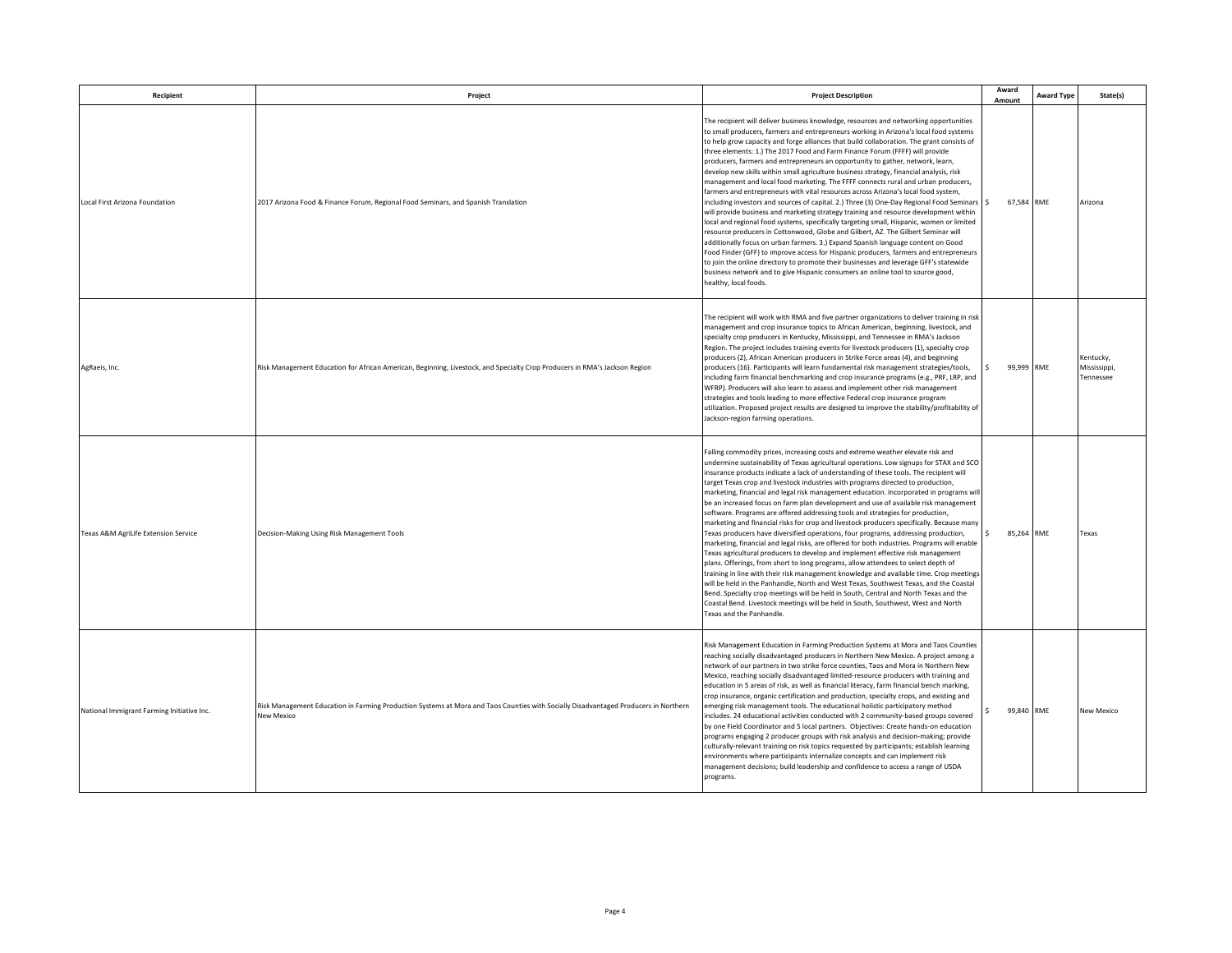| Recipient                                              | Project                                                                                                                                       | <b>Project Description</b>                                                                                                                                                                                                                                                                                                                                                                                                                                                                                                                                                                                                                                                                                                                                                                                                                                                                                                                                                                                                                                                                                                                                                                                                                                                                                                                                                                                                                                                                                                                                         | Award<br>Amount            | <b>Award Type</b> | State(s)       |
|--------------------------------------------------------|-----------------------------------------------------------------------------------------------------------------------------------------------|--------------------------------------------------------------------------------------------------------------------------------------------------------------------------------------------------------------------------------------------------------------------------------------------------------------------------------------------------------------------------------------------------------------------------------------------------------------------------------------------------------------------------------------------------------------------------------------------------------------------------------------------------------------------------------------------------------------------------------------------------------------------------------------------------------------------------------------------------------------------------------------------------------------------------------------------------------------------------------------------------------------------------------------------------------------------------------------------------------------------------------------------------------------------------------------------------------------------------------------------------------------------------------------------------------------------------------------------------------------------------------------------------------------------------------------------------------------------------------------------------------------------------------------------------------------------|----------------------------|-------------------|----------------|
| <b>Fexas Organic Farmers and Gardeners Association</b> | Risk Management for Texas Diversified and Organic Producers                                                                                   | The recipient will offer two workshop and one online resource strategy to reach<br>sustainable and organic specialty crop producers with risk management strategies. This<br>project will help small and mid-scale farms raising diversified crops and using sustainable<br>and organic methods to increase their risk management strategies by gaining awareness<br>of and adopting new organic record keeping strategies and Whole Farm Revenue<br>Protection program products as well as increasing their access to risk management<br>resources on the recipient's website. The project will provide workshops at its Annual<br>Conference and around the state to reach the intended audience. The project will also<br>assemble risk management resources that support diversified, sustainable, and organic<br>small and mid-size farms.                                                                                                                                                                                                                                                                                                                                                                                                                                                                                                                                                                                                                                                                                                                    | $\mathsf{S}$<br>50.067 RME |                   | Texas          |
| Oklahoma State University                              | Risk Management Education for Winter Canola Producers in Oklahoma                                                                             | The recipient will provide training to producers for optimally utilizing crop insurance, risk<br>management, and financial management tools focusing on expanding canola<br>production in the state. This project embraces RMA's strategic goal of ensuring that<br>producers are well informed of risk management solutions. Plus, the project focus,<br>winter canola is an underserved, Priority Commodity. The specific goals of this program<br>are to educate stakeholders on: risk management and crop insurance tools available<br>and how to utilize them; production risk management; and marketing options.<br>Participants will receive risk management and crop insurance education and training<br>through a series of coordinated events including: Canola College 2017, canola education<br>events, and tours of field demonstrations showcasing risk mitigation strategies for<br>winter canola. Expert assistance will be provided by university Extension Specialist,<br>Great Plains Canola Association, and others from the canola industry. A range of<br>innovative educational methods will be utilized to deliver key products and messages.<br>Team Partners have a strong commitment to success of the project and will be an<br>integral part of the educational process. The target audience will include new and<br>experienced canola producers as well as women and minority producers.                                                                                                                                            | 94,938 RME                 |                   | Oklahoma       |
| Oklahoma State University                              | Risk Management and Crop Insurance Education for Oklahoma Agricultural Producers                                                              | The goal of this project is to provide risk management education to Oklahoma<br>agricultural producers. Growing farm financial stress plus Oklahoma's historical high<br>incidences of weatherrelated risk in agricultural production contribute to growing<br>demand for education. The recipient will deliver appropriate tools and training to<br>producers so they are well-equipped to manage risk in their operations. Most programs<br>include components for producers of livestock,<br>an underserved commodity; some programs are targeted to the underserved audiences<br>including women and minority producers, new and beginning producers, and specialty<br>crop producers. Delivery methods include: A statewide conference for women in<br>agriculture; two one-day continuing education workshops targeted to women in<br>agriculture; quarterly webinars for farm finance, crop insurance and risk management<br>education; translating a Beef Cattle Manual into Spanish; quarterly risk management<br>newsletter for beef/forage producers (print and electronic); and a Peanut EXPO<br>conference and research field day. Expected impacts include improved understanding<br>and increased use of insurance and recordkeeping tools by producers together with<br>better understanding of benchmarking and a broad array of risk management<br>strategies.                                                                                                                                                                                   | $\mathsf{S}$<br>99.579 RME |                   | Oklahoma       |
| National Crop Insurance Services                       | Developing Marketing Plans and Strategies for Limited Resource Producers of Underserved Commodities in North Carolina StrikeForce<br>Counties | The recipient will enable small, limited resource, and socially disadvantaged producers<br>of underserved commodities and specialty crops in North Carolina StrikeForce counties,<br>to understand and respond to marketing risk. Participants will acquire the market<br>analysis skills and understand their own operations sufficiently to develop and<br>implement detailed marketing plans at the enterprise level. Three sequential workshops<br>(18 hours) supplemented by personal assignments and individualized counseling (60<br>hours) will be delivered in two locations to producers via a partnership of subject matter<br>experts and local educators. Participants will develop, for each decision variable in the<br>Marketing Mix (product, price, place, promotion, people) a written goal, consistent with $\frac{1}{5}$<br>consumer preferences for their commodities. For each goal they will delineate three<br>specific actions they will take to reach those goals, and commit to implement their<br>specified marketing plans. Extension Educators will support and monitor progress<br>throughout the project recording the number of actions completed. This innovative,<br>concentrated and iterative program, with sequential workshops, hands-on activities and<br>ndividualized follow-up, provides participants an opportunity to succeed. This<br>educational approach typically leads to long-term behavioral change, consistent with<br>the philosophy that behavior changes are more likely with sustained personal support. | 80.188 RME                 |                   | North Carolina |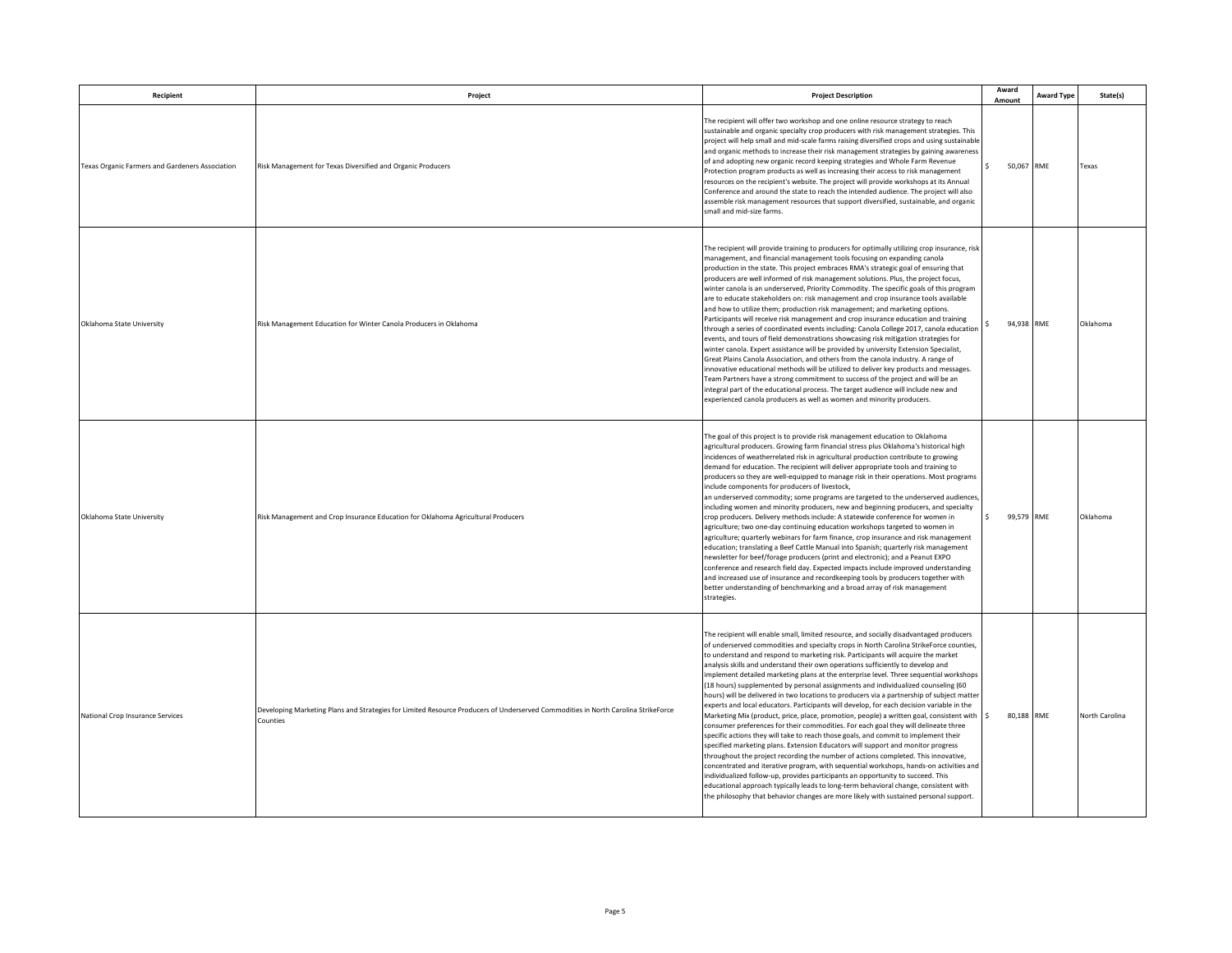| Recipient                             | Project                                                                                                                                                                                                                                                               | <b>Project Description</b>                                                                                                                                                                                                                                                                                                                                                                                                                                                                                                                                                                                                                                                                                                                                                                                                                                                                                                                                                                                                                                                                                                                                                                                                                                                                                                                                                                                                                                                                                                                                                                                                         | Award<br>Amount            | <b>Award Type</b> | State(s)                        |
|---------------------------------------|-----------------------------------------------------------------------------------------------------------------------------------------------------------------------------------------------------------------------------------------------------------------------|------------------------------------------------------------------------------------------------------------------------------------------------------------------------------------------------------------------------------------------------------------------------------------------------------------------------------------------------------------------------------------------------------------------------------------------------------------------------------------------------------------------------------------------------------------------------------------------------------------------------------------------------------------------------------------------------------------------------------------------------------------------------------------------------------------------------------------------------------------------------------------------------------------------------------------------------------------------------------------------------------------------------------------------------------------------------------------------------------------------------------------------------------------------------------------------------------------------------------------------------------------------------------------------------------------------------------------------------------------------------------------------------------------------------------------------------------------------------------------------------------------------------------------------------------------------------------------------------------------------------------------|----------------------------|-------------------|---------------------------------|
| The Pennsylvania State University     | Promoting Proactive Farm Risk Management for Women, Hispanic and Next-Generation Farmers in Pennsylvania                                                                                                                                                              | The recipient will instruct under-served farmers to proactively manage risk through Crop<br>Insurance and business strategies most appropriate to specialty crop producers. The<br>recipient and partners will deliver twenty 90-minute presentations, Visualizing and<br>Managing your Farm Business Risk (VMFBR), addressing strategies to amass farm<br>histories needed to successfully apply for NAP and Whole Farm coverage. Important<br>information will be converted to short online videos, learn now's; a participant<br>workbook developed. All materials will also be available in Spanish language; four<br>additional Agricultural Alternatives fact sheets will be translated to support in-class<br>activities. The team will engage farmers individually at agricultural event booths<br>(Keystone Farm Show, PA Women in Ag Conference, and Ag Progress Days) distributing<br>NAP/Whole Farm handouts and Agricultural Alternatives to at least 600 producers.                                                                                                                                                                                                                                                                                                                                                                                                                                                                                                                                                                                                                                                  | $\mathsf{S}$<br>55,608 RME |                   | Pennsylvania                    |
| New Entry Sustainable Farming Project | Educating Massachusetts' Beginning Farmers about Financial Management and Risk Management Solutions for Long-Term Economic Viability                                                                                                                                  | The recipient will provide crop insurance outreach, risk management and financial<br>management education, training and technical assistance (T&TA) to 300+ small, limited-<br>resource and socially-disadvantaged beginning farmers in their first 1-3 years of<br>operation in 9 Eastern Massachusetts counties. 1,000 other producers statewide will<br>access online resources (www.nesfp.org). This project will achieve proposed results: 1.<br>Beginning and socially disadvantaged farmers receive crop insurance and risk<br>management information via outreach, e-newsletters, and website materials. 2. Aspiring<br>producers will complete 4 'Explore Farming!' workshops 3. Producers will complete a 9-<br>session farm business planning course and develop business plans 4. Producers will<br>attend six field-based crop production workshops, and direct market training. 5.<br>Producers will complete business plans, analyze farm financial information, and<br>implement new production practices. 6. Beginning farmers will establish new farms on<br>three incubator training sites learning production and marketing risk management. 7.<br>Farmers receive 10+ hours of 1-1 risk management-focused technical assistance. 8.<br>Farmers enroll in crop insurance programs. 9. Socially and economically disadvantaged<br>immigrant/refugee farmers receive support to secure independent farmland, address<br>legal risks, expand markets, or access credit. 10. Program results are monitored and<br>evaluated; metrics track farmer participation, producer implementation, and document<br>results. | 82,666 RME                 |                   | Massachusetts, New<br>Hampshire |
| Farmer's Outreach Solutions           | Whole Farm Revenue Program Education and Supporting Recordkeeping to Minority and Strike Force Producers in Virginia as well as<br>Education on the Cultivated Clams Program, Noninsured Crop Disaster Assistance Program (NAP), and other Risk Management Strategies | The recipient will deliver crop insurance education on the Whole Farm Revenue Program<br>(WFRP) and Cultivated Clams Program as well as training on the Noninsured Crop<br>Assistance Program (NAP) to Specialty Crop Producers in Virginia. Risk management<br>training will include effective financial management and important legal and tax<br>information impacting Specialty Crop Producers. Special emphasis and outreach<br>strategies with our partners will be directed to minority producers and producers who<br>live in Strike Force areas. The project will educate producers through direct training, one<br>on-one training, large group keynote presentations, and small group discussions at a<br>variety of educational events: Virginia Farm Bureau Annual Meeting/County Meetings,<br>Virginia State University (New and Beginning, Strike Force, Minority, and Returning<br>Veteran Farmers Conference), Agribusiness Farmers Meeting for Minority Farmers,<br>Virginia Association of Potato and Vegetable Growers, Clam Growers (Eastern Shore<br>Virginia), and Virginia Tech Extension Annual Meeting and Extension Crop (Grapes) Field<br>Day. As a result, Specialty Crop producers in Virginia will learn about the WFRP,<br>Cultivated Clams Program, NAP, and financial management to make better informed<br>decisions.                                                                                                                                                                                                                                                                           | 89,738 RME                 |                   | Virginia                        |
| LD Consulting, Inc.                   | Whole Farm Revenue Program Education and Supporting Recordkeeping and Risk Management Training to North Carolina Specialty Crop<br>Producers                                                                                                                          | The recipient will deliver Whole Farm Revenue Program (WFRP) crop insurance<br>education to Specialty Crop producers in North Carolina. Special emphasis will be<br>directed to (1) minority and Strike Force producers; and, (2) new and beginning<br>producers who are transitioning from traditional crops to Specialty crops or who will<br>enter production agriculture within 2 years. The risk management training will include<br>effective financial management, benchmarking techniques, and important legal and tax<br>information impacting Specialty Crop producers in North Carolina. The project will<br>educate producers through a variety of educational events including: direct training to<br>arge groups, workshops with small groups, interactive instruction in Ag Classrooms<br>including the "Farming is Risky Business" risk management game, one-on-one sessions<br>with (a) Strike Force producers and with (b) producers identified as "local and<br>sustainable" or whose production is marketed as "farm to table." As a result, Specialty<br>Crop producers in North Carolina will understand WFRP and effective financial<br>management.                                                                                                                                                                                                                                                                                                                                                                                                                                                         | 84,874 RME                 |                   | North Carolina                  |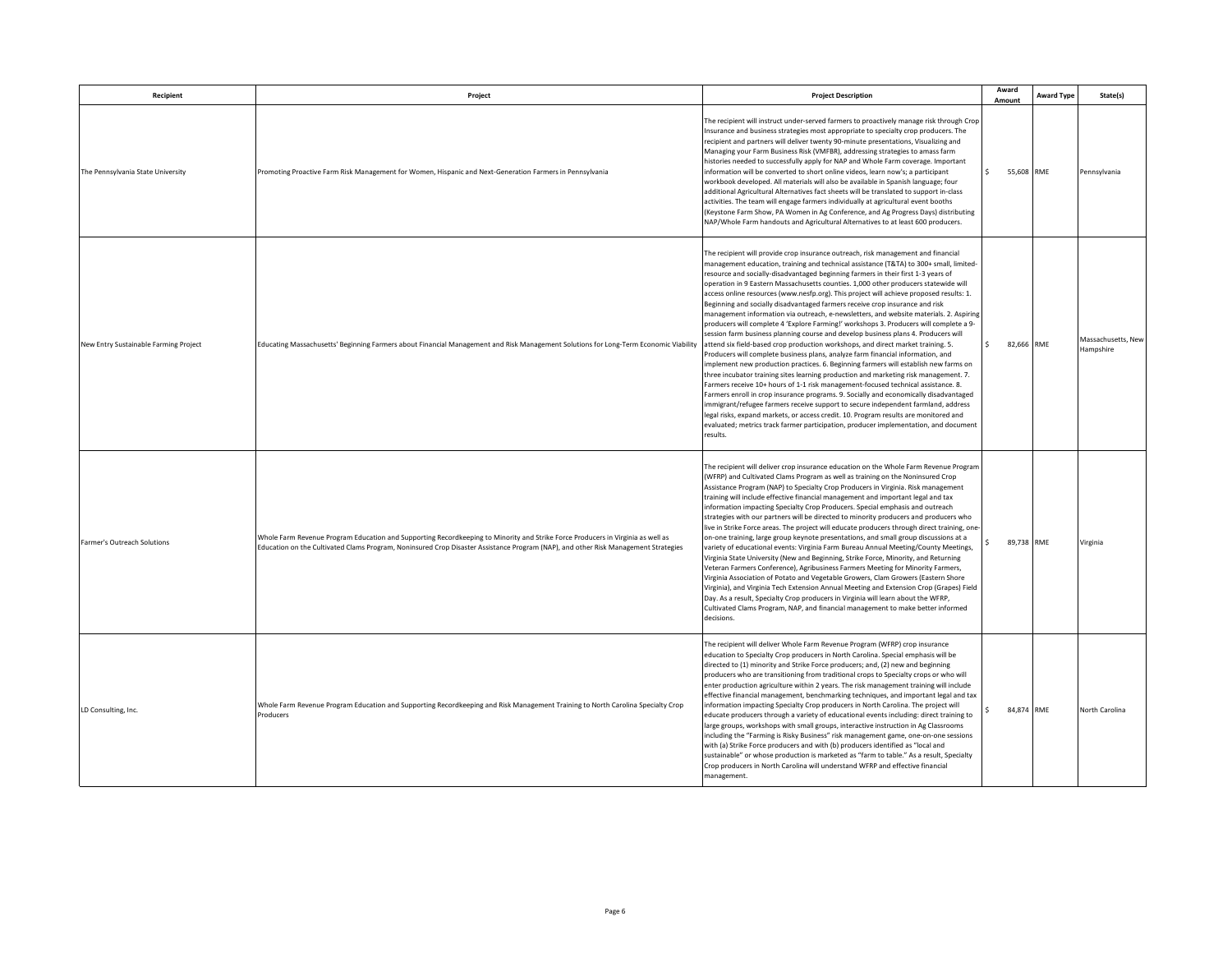| Recipient                                          | Project                                                                                                                                   | <b>Project Description</b>                                                                                                                                                                                                                                                                                                                                                                                                                                                                                                                                                                                                                                                                                                                                                                                                                                                                                                                                                                                                                                                                                                                                                                                                                                                                                                                                                                                                                                                                                                                                | Award<br>Amount                    | <b>Award Type</b> | State(s)                                                  |
|----------------------------------------------------|-------------------------------------------------------------------------------------------------------------------------------------------|-----------------------------------------------------------------------------------------------------------------------------------------------------------------------------------------------------------------------------------------------------------------------------------------------------------------------------------------------------------------------------------------------------------------------------------------------------------------------------------------------------------------------------------------------------------------------------------------------------------------------------------------------------------------------------------------------------------------------------------------------------------------------------------------------------------------------------------------------------------------------------------------------------------------------------------------------------------------------------------------------------------------------------------------------------------------------------------------------------------------------------------------------------------------------------------------------------------------------------------------------------------------------------------------------------------------------------------------------------------------------------------------------------------------------------------------------------------------------------------------------------------------------------------------------------------|------------------------------------|-------------------|-----------------------------------------------------------|
| FamilyFarmed                                       | Growing Success: Best Practices in On-Farm Food Safety, Wholesale Marketing and Direct Marketing for Raleigh Region Specialty Crop Farmer | The goal of Growing Success is to build the skills of farmers and enable them to better<br>understand opportunities and risks in wholesale and direct marketing and adopt best<br>practices that minimize their risk. The recipient will work with five partners in Maryland,<br>New York, North Carolina, and Pennsylvania to engage small-scale specialty crop farmer<br>who are selling products into local food markets. Participants will be invited to one of six<br>training workshops, receive a companion manual (Wholesale or Direct Market Success),<br>receive two Growing Success/Food Safety/RMA WholeFarm Revenue Protection<br>Insurance news and resources e-blasts, be introduced to the On-Farm Food Safety<br>website where each can create a free food safety plan, and be invited to join an online<br>discussion group where they can find technical assistance answers and topical<br>discussions. We anticipate farmers will make changes to their operations to minimize<br>their risk. Specifically, farmers will increase their understanding about best practices in<br>Wholesale and Direct Marketing, Food Safety and Postharvest Handling Risk<br>Management, and about available Crop Insurance options including Whole Farm<br>Revenue Protection; develop risk management plans and strategies; and begin to<br>implement specific best practices in their operations.                                                                                                                                                 | 81.881 RME                         |                   | Maryland, New<br>York, North<br>Carolina,<br>Pennsylvania |
| Appalachian Sustainable Agriculture Project (ASAP) | Planning for Profit and Risk: Innovative Marketing, Production and Financial Training for Southern Appalachian Farmers                    | The recipient will help small, limited resource, beginning, women, and specialty crop<br>farmers understand and implement marketing, financial, and production risk<br>management strategies and access market opportunities in Western North Carolina. The<br>project includes one full day training, two 3-hour workshops, a 1/2 day production risk<br>management training, and individual coaching in Asheville, NC, and two 1/2 day<br>workshops in conjunction with Grower-Buyer meetings located in Sylva, NC and<br>Boone/Blowing Rock, NC. Grower-Buyer meetings help farmers expand into new<br>markets and provide farmers with hands-on opportunities to practice what they learn<br>from the trainings with buyers. This innovative approach combined with the expertise of<br>the recipient and project partners will build the capacity of farmers to manage farm risks<br>and utilize resources and tools available to farmers, like crop insurance. The work is<br>important because it addresses the unique opportunities and challenges facing small<br>farms in local markets in Western North Carolina, and recipient farmer survey results<br>indicate that trainings and market access are areas in which farmers want assistance.                                                                                                                                                                                                                                                                                                 | 71,694 RME<br>\$                   |                   | North Carolina                                            |
| <b>Cultivating Community</b>                       | Ethnic Crops in Northern Climes: An Integrated Risk Management Strategy                                                                   | The recipient synthesizes Coastal Enterprises, Inc.'s research/identification of a major<br>potential market supporting Maine's small-scale producers in selling ethnic crops to<br>Greater Boston's refugee/immigrant community; farmers in the recipient's project<br>currently selling ethnic-crops to refugee/immigrant buyers in Maine; producers in the<br>Somali-Bantu Community Mutual Assistance Association, who grow ethnic-crops for<br>their communities; other New England producers who seek greater crop/market<br>diversification. Priority crops identified by CEI/participating producers are amaranth,<br>African eggplant, jalapenos, collard/mustard greens, and jute mallow. This focus on risk-<br>management through ethnic-crop production builds on a successful specialty crop<br>production farmer-training program incorporating risk-management strategies. This<br>project is expected to impact small-scale farm-operations achieve greater economic-<br>viability through understanding risk, insurance-products, and further crop/market<br>diversification; 40 of these achieve further increased-viability through implementing<br>ethnic-crop production/marketing.                                                                                                                                                                                                                                                                                                                                                 | 50,000 RME                         |                   | Maine                                                     |
| National Black Farmers Association                 | Let's Get Protected                                                                                                                       | The recipient will present culturally appropriate sustainable agricultural education with<br>direct technical assistance and capacity building addressing risk management to NC/VA<br>community members including but not limited to legal immigrant, limited resource,<br>socially disadvantaged, lgbt, women, youth and veteran producers to assist them in<br>identifying and managing environmental risk, sustainable organic agriculture<br>production, marketing, legal, financial, and human risk. Participants will be provided<br>technical assistance to become producers of specialty crops and underserved<br>commodities, including livestock and forage as part of the local/regional food system.<br>Along with the Risk Management Agency (RMA), the recipient will develop and deliver a<br>training program to equip and empower community members and producers to (1)<br>increase public awareness and a better understanding of environmental preservation<br>and protection and (2) increase participation by bringing together community members<br>and local, state and federal agencies to address issues and environmental challenges in a<br>format of formal and informal forums for open discussion with a priority goal of<br>preparing community members and producers through capacity building and education<br>to help facilitate appropriate use of existing and emerging risk management tools<br>ensuring sound risk management decisions and compliance with environmental<br>protection policies and requirements. | $\ddot{\phantom{1}}$<br>74,880 RME |                   | North Carolina,<br>Virginia                               |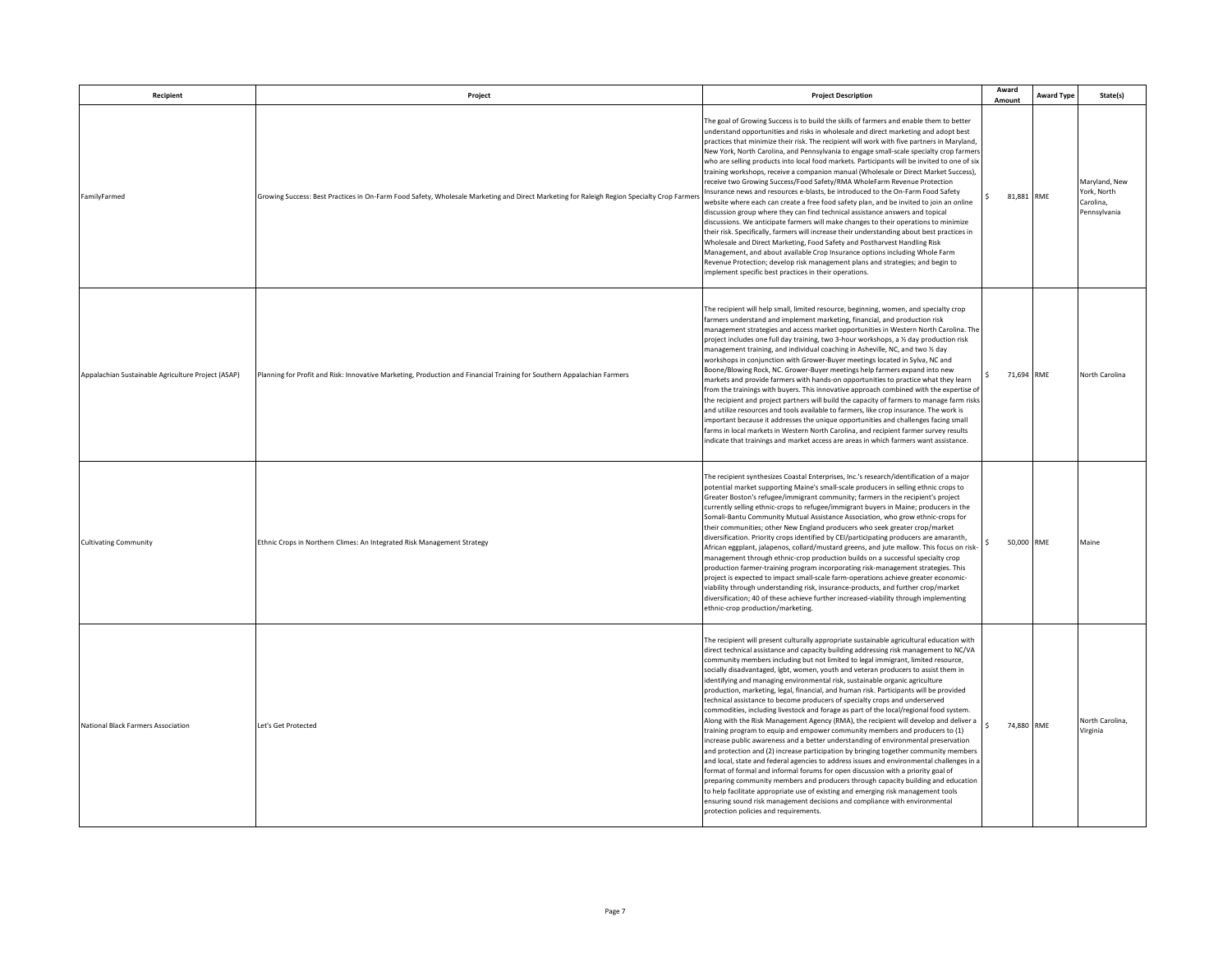| Recipient                                         | Project                                                                                                                          | <b>Project Description</b>                                                                                                                                                                                                                                                                                                                                                                                                                                                                                                                                                                                                                                                                                                                                                                                                                                                                                                                                                                                                                                                                                                                                                                                                                                                                                                                                                                                                                                                        | Award<br>Amount  | Award Type | State(s)                 |
|---------------------------------------------------|----------------------------------------------------------------------------------------------------------------------------------|-----------------------------------------------------------------------------------------------------------------------------------------------------------------------------------------------------------------------------------------------------------------------------------------------------------------------------------------------------------------------------------------------------------------------------------------------------------------------------------------------------------------------------------------------------------------------------------------------------------------------------------------------------------------------------------------------------------------------------------------------------------------------------------------------------------------------------------------------------------------------------------------------------------------------------------------------------------------------------------------------------------------------------------------------------------------------------------------------------------------------------------------------------------------------------------------------------------------------------------------------------------------------------------------------------------------------------------------------------------------------------------------------------------------------------------------------------------------------------------|------------------|------------|--------------------------|
| Northeast Organic Farming Association of New York | Risk Management Tools for NY Organic and Sustainable Producers                                                                   | The recipient will provide organic and sustainable producers in New York State with<br>resources and tools for making sound on-farm management decisions to reduce risk and<br>increase success in all aspects of their farm businesses. This goal will be achieved<br>through four objectives: 1) Creating applicable risk-management training, tools and<br>resources to share with producers and evaluate the effectiveness of project training and<br>tools; 2) Promoting riskmanagement<br>trainings and tools to producers throughout NYS; 3) Increasing organic and sustainable<br>producers' knowledge and understanding of risk-management tools and strategies and<br>4) Increasing producers' knowledge of crop insurance programs available to mitigate<br>production risks. Objectives will be achieved through a combination of classroom<br>workshops, on-farm events, online resources and consultations. Through these training<br>mechanisms, producers will gain knowledge and tools that will enable them to make<br>sound risk-management decisions about production, marketing, legal, financial, and<br>human risk. The targeted audience is organic and sustainable producers in New York<br>State, a group that has historically been comprised of small and limited resource<br>producers. The expected impact is that these producers will learn more about and<br>implement available tools, resources and strategies to manage risks on their farms. | 45,794 RME       |            | New York                 |
| Northwest Center for Alternatives to Pesticides   | Production Risk Management Training for Organic, Nursery, and Specialty Crop Producers in Washington and Idaho                   | The recipient's overall goal is to improve producers' economic stability through<br>education on crop insurance, marketing, record keeping and alternative pest<br>management strategies to meet growing markets. As a result, organic, specialty crop,<br>nursery, and transitioning producers in Idaho and Washington will show increased<br>understanding of Whole-Farm Revenue Protection, and commit to contacting an<br>insurance agent by the end of the project. After trainings in Idaho, producers will learn<br>how to evaluate market prices and trends, meet with a buyer, commit to changing<br>behavior, and use their enhanced knowledge to make a marketing decision.<br>Additionally, producers will show increased understanding of organic certification record<br>keeping practices and commit to making changes. After the Idaho field day and Fruit<br>School in Washington, producers will show improved understanding of organic pest<br>management and commit to implementing new practices. In Mt. Vernon, Washington,<br>nursery and greenhouse producers will show improved understanding of biological<br>control agents for managing common insect pests and commit to using new practices.                                                                                                                                                                                                                                                        | 57,336 RME       |            | Washington, Idaho        |
| <b>FamilyFarmed</b>                               | Growing Success: Best Practices in On-Farm Food Safety, Wholesale and Direct Marketing for Spokane Region Specialty Crop Farmers | The goal of Growing Success is to build the skills of farmers and enable them to better<br>understand opportunities and risks in wholesale and direct marketing and adopt best<br>practices that minimize their risk. The recipient will work with three partners in Alaska,<br>Idaho and Oregon to engage small-scale specialty crop farmers who are selling products<br>into local food markets. Participants will be invited to one of six training workshops,<br>receive a companion manual (Wholesale or Direct Market Success), receive two Growing<br>Success/Food Safety/RMA WholeFarm Revenue Protection Insurance news and<br>resources e-blasts, be introduced to the On-Farm Food Safety website where each can<br>create a free food safety plan, and be invited to join an online discussion group where<br>they can find technical assistance answers and topical discussions. The recipient<br>anticipate farmers will make changes to their operations to minimize their risk.<br>Specifically, farmers will increase their understanding about best practices in Wholesale<br>and Direct Marketing, Food Safety and Postharvest Handling Risk Management, and<br>about available Crop Insurance options including Whole Farm Revenue Protection;<br>develop risk management plans and strategies; and begin to implement specific best<br>practices in their operations.                                                                                        | 44,326 RME       |            | Alaska, Idaho,<br>Oregon |
| LD Consulting, Inc.                               | Whole Farm Revenue Program Education and Risk Management Training to Specialty Crops Producers in Oregon                         | The recipient will deliver Whole Farm Revenue Program (WFRP) crop insurance<br>education and risk management training to Specialty Crops producers in Willamette<br>Valley, Oregon. Special emphasis will be directed to (1) new and beginning producers<br>who are transitioning from traditional crops to Specialty crops or who will enter<br>production agriculture within 2 years; and, (2) producers who are identified as "local and<br>sustainable" or whose production is directly marketed in "farm to table" markets. The<br>risk management training will teach producers basic principles of effective financial<br>management: Understanding risk and developing a comprehensive risk management<br>strategy; Using simple partial budget and cash flow analysis for better economic and<br>financial decision-making; Employing practical, currently available risk management<br>tools, such as WFRP; and applying proven transition strategies. Participants will use the<br>partial budgeting technique to assess the net benefit of particular financial tools when<br>applied to their own farming operation. Audience: Small farmers or ranchers, Specialty<br>Crops producers, women producers, beginning producers, sustainable producers, value-<br>added producers, and traditional commercial producers. Result: Producers will<br>understand WFRP and will gain a working knowledge of the financial tools presented.                                  | \$<br>58,800 RME |            | Washington               |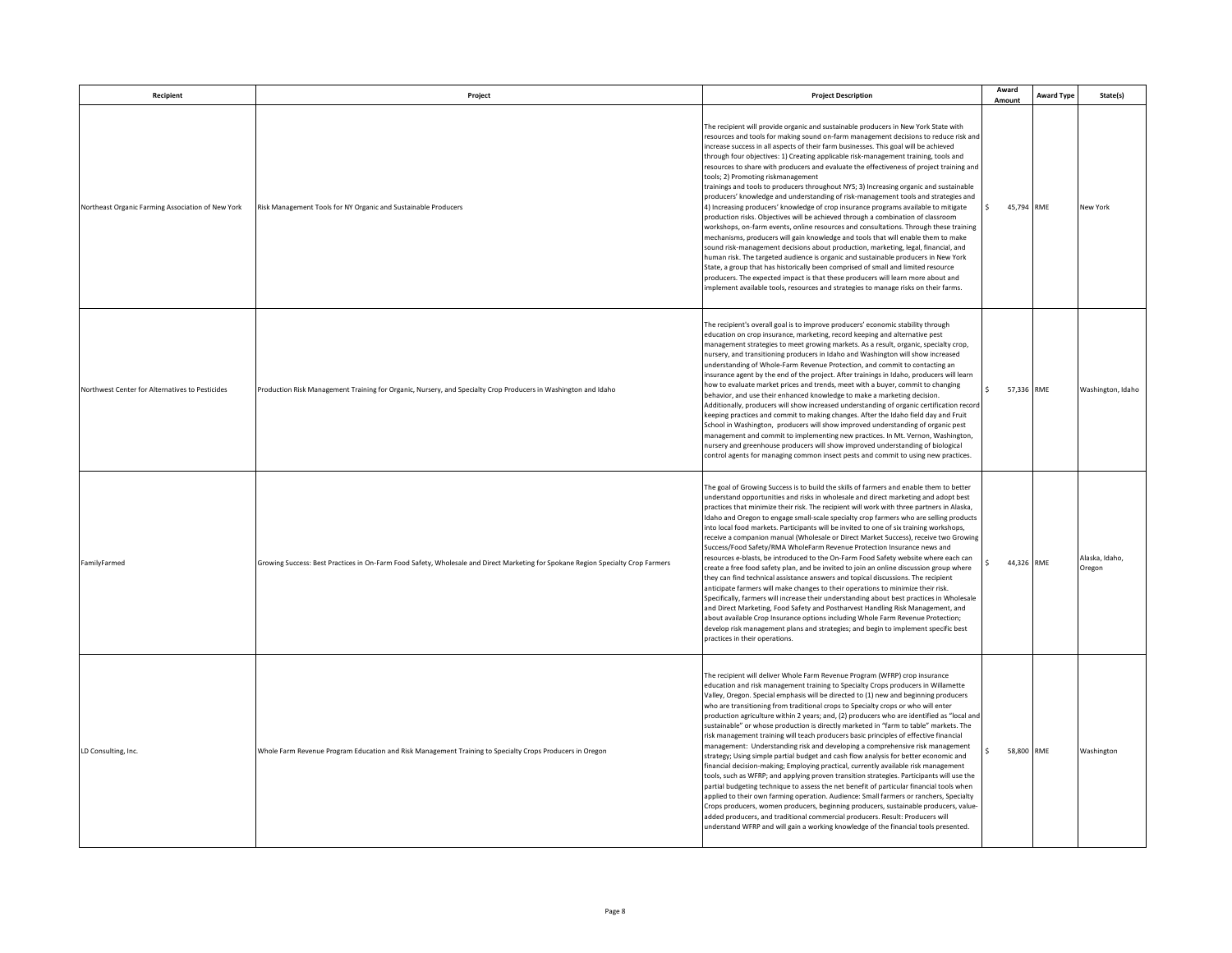| Recipient                                   | Project                                                                                                                     | <b>Project Description</b>                                                                                                                                                                                                                                                                                                                                                                                                                                                                                                                                                                                                                                                                                                                                                                                                                                                                                                                                                                                                                                                                                                                                                                                                                                                                                                                                                                         | Award<br>Amount                    | <b>Award Type</b> | State(s)                     |
|---------------------------------------------|-----------------------------------------------------------------------------------------------------------------------------|----------------------------------------------------------------------------------------------------------------------------------------------------------------------------------------------------------------------------------------------------------------------------------------------------------------------------------------------------------------------------------------------------------------------------------------------------------------------------------------------------------------------------------------------------------------------------------------------------------------------------------------------------------------------------------------------------------------------------------------------------------------------------------------------------------------------------------------------------------------------------------------------------------------------------------------------------------------------------------------------------------------------------------------------------------------------------------------------------------------------------------------------------------------------------------------------------------------------------------------------------------------------------------------------------------------------------------------------------------------------------------------------------|------------------------------------|-------------------|------------------------------|
| Master Stockman Consulting                  | Risk Management Education for Livestock, Beginning, Traditional Women and Native American Producers in RMA's Spokane Region | The recipient will deliver training in risk management and crop insurance topics with<br>target audiences of livestock, beginning, traditional women and Native American<br>producers in Idaho, Oregon and Washington in the Spokane Region. The program and<br>informational pieces will focus on providing producers with tools that enable them to<br>improve their decision making process and mitigate risk. Topical coverage will include<br>LRP for cattle and lamb, Pasture Rangeland Forage (PRF) and utilizing the Break-even<br>Budget tool and other economic tools on the Wyoming Ranch Tools website to analyze<br>decisions. Use of these tools will improve producers decision making process and help<br>them make insurance and other risk mitigation decisions based on sound economic<br>principles.                                                                                                                                                                                                                                                                                                                                                                                                                                                                                                                                                                           | 99,724 RME                         |                   | Idaho, Oregon,<br>Washington |
| Oregon Tilth, Inc.                          | Increasing the Viability of Organic Farms through Education & Mentorship                                                    | The recipient will provide risk management education and support to Pacific Northwest<br>farmers who are transitioning to organic or expanding and/or diversifying organic<br>production. Education will be open to all farmers but specialty crop farmers are<br>expected to be the primary audience. The project will help farmers understand and<br>minimize production and financial risks associated with transitioning to organic systems<br>It will provide a unique model for learning, feedback, and support that will help address<br>unmet demand for organic products and the USDA's goal of increasing certified organic<br>operations. The recipient will host four workshops and one day-long intensive at the<br>biannual Organicology Conference, deliver ten webinars on risk management topics of<br>concern to transitioning and organic producers, and conduct three conference panels or<br>organic risk management. Addtionally, the recipient will create a facilitated platform for<br>one-on-one peer mentorship opportunities, providing new and transitioning producers<br>with guidance from experienced organic farmers. Ultimately, the project will help to<br>build the organic sector by equipping diverse farmers with the knowledge and skills to<br>mitigate risk while starting and growing successful organic farms.                                        | 34,623 RME<br>$\ddot{\phantom{0}}$ |                   | Idaho, Oregon,<br>Washington |
| USA Dry Pea & Lentil Council                | Educating Pacific Northwest Pulse Crop Growers on Best Management Practices to Reduce Risk                                  | 2016 is the International Year of Pulses, and the pulse crop industry has seen<br>unprecedented growth as a result. Due to rising prices in domestic and international<br>markets, U.S. pulse crop acreage (dry peas, lentils, chickpeas) has soared to record-<br>breaking numbers. Much of this acreage is planted by those inexperienced in growing<br>pulse crops. These new pulse producers have very few resources available to them<br>regarding production methods to reduce risk. The recipient, partnering with the<br>Spokane RMA office proposes to offer new and existing growers an innovative, reliable<br>and easily accessible risk management resource offering the best management practices<br>to grow pulse crops in Washington, Idaho, and Oregon. Utilizing the new video-<br>conferencing facility, experts in all areas of pulse crop production will deliver interactive<br>education on various modules about the risks that pulse crop producers face, including<br>the decisions regarding pulse crop insurance products. These six modules would be<br>initially offered as an interactive live event at an early morning hour; a virtual grower<br>meeting over a cup of coffee. Recorded modules, video material, and downloadable<br>print material will be stored on the recipient's website; available on-demand to new and<br>existing growers.                | 99,950 RME                         |                   | Idaho, Oregon,<br>Washington |
| Benton Soil and Water Conservation District | Reduce Farm Risk through Integrated Biological Pest Management Education                                                    | This project's partners will deliver crop insurance information and Integrated Biological<br>Pest Management (IBPM) education to producers and students. We will emphasize<br>whole-farm site assessment and planning to enhance beneficial insect habitat and the<br>importance of pest management record keeping for production history and<br>environmental certification documentation. Partners will deliver IBPM education to<br>producers and students through a paired two-day workshop/field day or adapted high<br>school and college curricula. The resulting educational events will take place in eight<br>counties in Oregon and one county in Washington. Audiences will include: women<br>producers, new and beginning producers, specialty crop producers, livestock and forage<br>producers, organic and sustainable producers, producers who sell in local food systems,<br>and high school and college students who have an interest in agriculture. Participants<br>will evaluate the impacts of the workshops/field days via pre- post-retrospective<br>questionnaires and online surveys; methods that are easy for participants to complete<br>and for us to analyze. Producers and students will gain awareness of crop insurance<br>products, appreciate beneficial insect habitats, learn to identify beneficial insects and<br>native plants and adopt record keeping. | 99,612 RME                         |                   | Oregon, Washington           |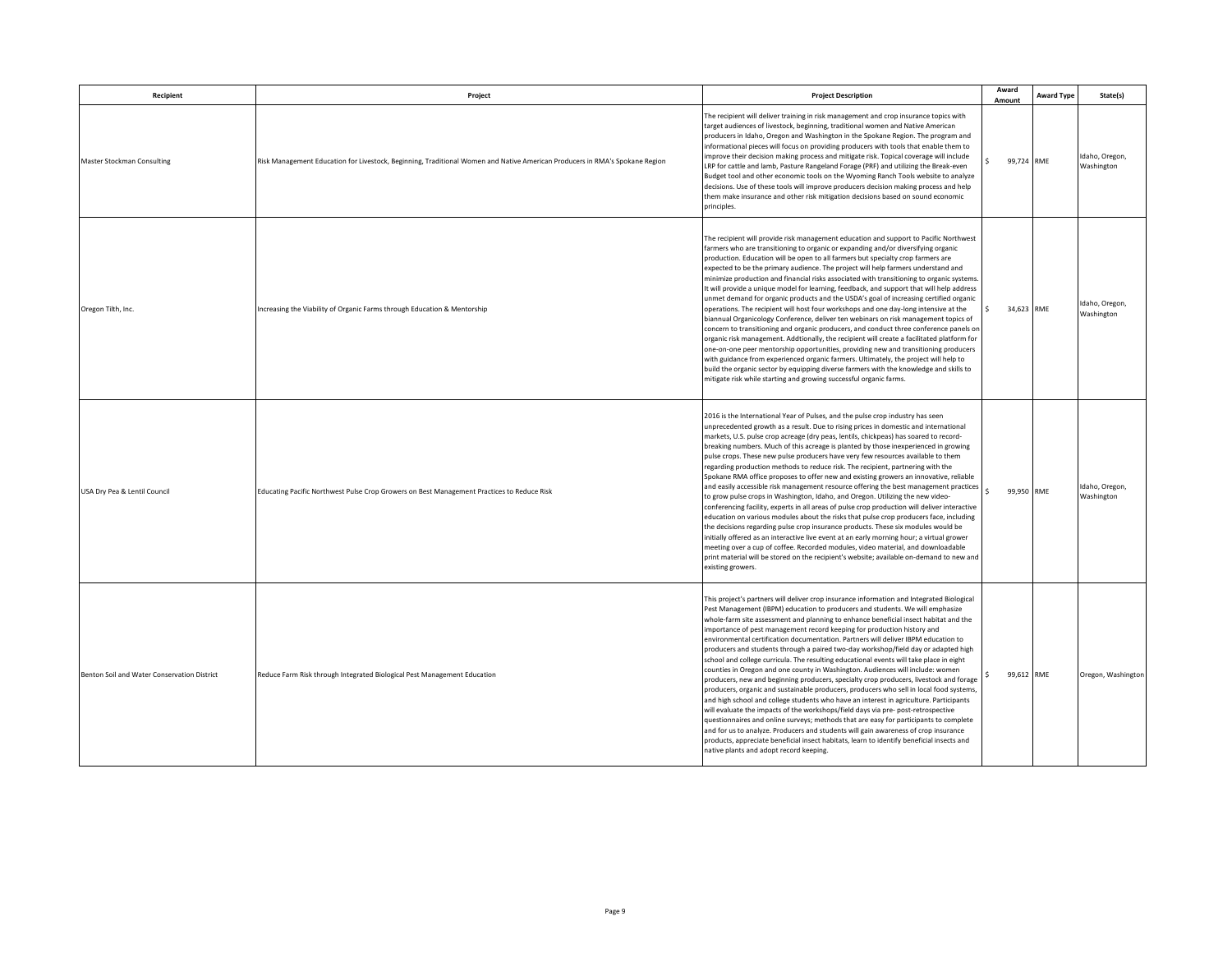| Recipient                                         | Project                                                                                                                                                                     | <b>Project Description</b>                                                                                                                                                                                                                                                                                                                                                                                                                                                                                                                                                                                                                                                                                                                                                                                                                                                                                                                                                                                                                                                                                                                                                                                                                                                                                                                                                                                                                                                                            | Award<br>Amount  | <b>Award Type</b> | <b>State(s)</b> |
|---------------------------------------------------|-----------------------------------------------------------------------------------------------------------------------------------------------------------------------------|-------------------------------------------------------------------------------------------------------------------------------------------------------------------------------------------------------------------------------------------------------------------------------------------------------------------------------------------------------------------------------------------------------------------------------------------------------------------------------------------------------------------------------------------------------------------------------------------------------------------------------------------------------------------------------------------------------------------------------------------------------------------------------------------------------------------------------------------------------------------------------------------------------------------------------------------------------------------------------------------------------------------------------------------------------------------------------------------------------------------------------------------------------------------------------------------------------------------------------------------------------------------------------------------------------------------------------------------------------------------------------------------------------------------------------------------------------------------------------------------------------|------------------|-------------------|-----------------|
| Grow Food dha Viva Farms                          | Improving Risk Management Knowledge and Implementation Through Land-based Education, Training, and Technical Assistance for Beginning<br>and Socially Disadvantaged Farmers | Improving Risk Management Knowledge and Implementation Through Bilingual<br>Accredited Land-based Education, Training, and Technical Assistance (TA) for Beginning,<br>Socially Disadvantaged, Hispanic, Organic and Specialty Crop Producers in Skagit County<br>Washington and Northwest Washington. Producer impact (understand, analyze, or<br>implement): 1. Seed propagation & greenhouse management 2. Field prep, tillage and<br>bed prep 3. Weed management 4. Irrigation systems 5. Fertility management 6. Pre-<br>harvest, harvest, and food safety 7. Pest management 8. Cover crops 9. Crop planning<br>10. Organic and Good Manufacturing Practices 11. Business planning 12. Marketing<br>development 13. Record keeping (beyond Profit and Loss).                                                                                                                                                                                                                                                                                                                                                                                                                                                                                                                                                                                                                                                                                                                                    | $\sim$<br>99,989 | <b>RME</b>        | Washington      |
| Northwest Natural Resource Group                  | Addressing Biomass Production and Marketing Risks for Forest Producers in San Juan County                                                                                   | Forest producers in San Juan County, WA face significant challenges. The County's dry<br>forest ecosystem, shallow soils, and isolated geography mean that producers are<br>struggling to manage over-stocked stands at risk of wildfire, insects, and tree disease.<br>Due in part to limited market opportunities, nearly 1,000 acres have been removed from<br>forest production status in the past five years. Thanks to recent partnerships with RMA,<br>collaborators have helped more than 200 forest producers understand these forest<br>health risks, develop initial plans, and begin harvest projects. However, the barrier that<br>still looms large is the inability to complete the removal of low-value suppressed trees.<br>This is an essential step toward releasing scarce soil nutrients to support accelerated<br>productivity and profitability. Biomass products are potential pathways for supporting<br>removal of low-value suppressed trees. The recipient will conduct 3 workshops and 30<br>educational site visits for at least 75 producers to provide the necessary training and<br>information for manufacturing, marketing, and utilizing biomass products. Educational<br>topics will include biochar, manufacturing, woodchips for heat and power, and local<br>markets and partnerships for biomass utilization. The end result will be sustained risk<br>management activities by producers, and improved forest health and productivity<br>across the County. | 44,765           | RME               | Washington      |
| Crosshatch Center for Art & Ecology               | Get Farming, Keep Farming Education Partnerships: Production, Management and Business Training for Specialty Crops Growers                                                  | "Get Farming, Keep Farming Education Partnerships" is a collaborative initiative bringing<br>together educational resources to mitigate risk to specialty crop and small-scale<br>livestock producers. With the support of RMA, "Get Farming! Keep Farming!" has<br>offered farmer training in Northwest Lower Michigan since 2008. The recipient provides<br>risk management education to specialty crop and small farmers. Partners will<br>collaborate to bring 60+ workshops to the region, as well as some innovative learning<br>opportunities that have come from over ten years of running workshops and listening to<br>farmer/producer feedback. Support also goes toward the 18th annual conference,<br>Northern Michigan Small Farm Conference, as well as the Food and Farming Network<br>Summit.                                                                                                                                                                                                                                                                                                                                                                                                                                                                                                                                                                                                                                                                                        | 99,999           | RME               | Michigan        |
| Midwest Organic and Sustainable Education Service | Building Bridges between Crop Insurance and Organic System Reporting                                                                                                        | In the Building Bridges between Crop Insurance and Organic System Reporting, the<br>recipient will help organic producers WI, MN and IA understand crop insurance options<br>and make the link between reporting required for organic certification and that needed<br>for various crop insurance products. Providing worksheets, an instruction booklet,<br>webinars, newspaper stories, updated webpage and workshops, the recipient will guide<br>producers already collecting data for organic reporting to systems that will easily<br>transfer to crop insurance reporting. Through this project 9 hours of direct learning will<br>be created, as well as unlimited access to an online archived webinar and written<br>resources. As a result of this project a broad audience of new and experienced organic<br>farmers will understand the opportunities of a diversity of crop insurance products, and<br>better understand how to set up record keeping systems that merge the needs of both<br>insurance and organic certification.                                                                                                                                                                                                                                                                                                                                                                                                                                                      | 40,205           | RME               | Iowa, Minnesota |
| <b>Central Lakes College</b>                      | Increasing Beginning Farmer Sustainability using Partnerships in Risk Management Education                                                                                  | The recipient will provide risk management education to support beginning and early<br>career farmers in times of significant risk and stress. Beginning farmers lack the<br>comprehensive historical trend and cost of production data necessary to develop a risk<br>management plan. When all farmer face revenue challenges risk management practices<br>ease the burden. The recipient will lead a collaboration with Farm Business Managemen<br>program (FBM), commodity and farm organizations, and the RMA regional office. Joint<br>presentations will occur in the fall at state/regional organization meetings, including<br>short workshops to briefly overview risk management concepts and garner interest in<br>future workshops. Expanded, day-long workshops will be offered in the winter to deliver<br>the risk management curriculum. FBM benchmarking data will strengthen the risk<br>management curriculum. FBM instructors, crop & livestock insurance providers, and a<br>mental health specialist will deliver instruction targeting beginning farmers producing<br>underserved commodities and specialty crops. Interested farmers will receive specialized<br>risk management education through individualized instruction.                                                                                                                                                                                                                                               | 98.018           | RME               | Minnesota       |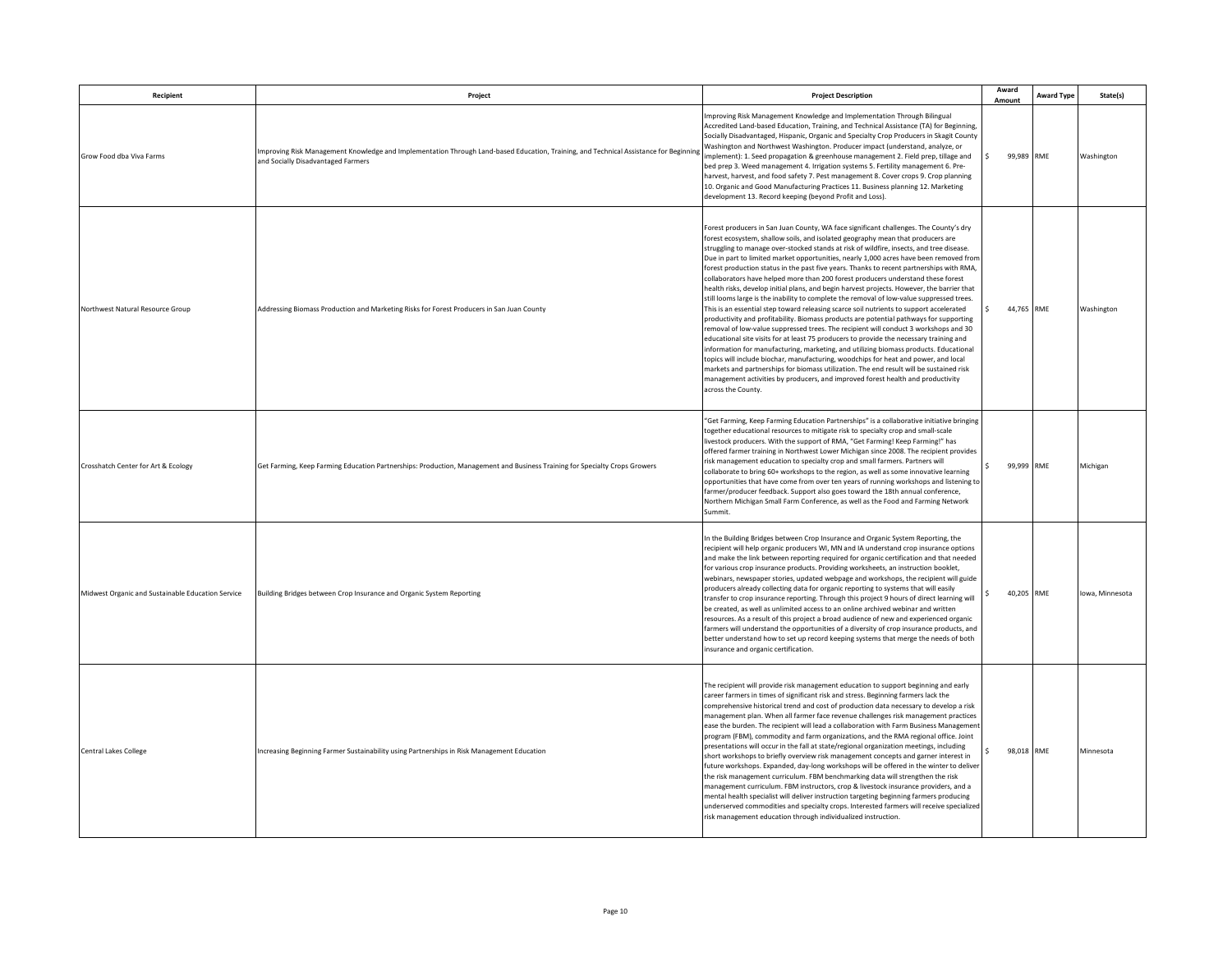| Recipient                               | Project                                                                                                                    | <b>Project Description</b>                                                                                                                                                                                                                                                                                                                                                                                                                                                                                                                                                                                                                                                                                                                                                                                                                                                                                                                                                                                                                                                                                                                                                                                                                                                                                                                                                                                                                                             | Award<br>Amount    | <b>Award Type</b> | State(s)        |
|-----------------------------------------|----------------------------------------------------------------------------------------------------------------------------|------------------------------------------------------------------------------------------------------------------------------------------------------------------------------------------------------------------------------------------------------------------------------------------------------------------------------------------------------------------------------------------------------------------------------------------------------------------------------------------------------------------------------------------------------------------------------------------------------------------------------------------------------------------------------------------------------------------------------------------------------------------------------------------------------------------------------------------------------------------------------------------------------------------------------------------------------------------------------------------------------------------------------------------------------------------------------------------------------------------------------------------------------------------------------------------------------------------------------------------------------------------------------------------------------------------------------------------------------------------------------------------------------------------------------------------------------------------------|--------------------|-------------------|-----------------|
| Practical Farmers of Iowa               | Farmer-to-Farmer Risk Management Education: Strategies to Build Resiliency into Specialty Crop Production                  | The recipient centers on the needs of fruit and vegetable growers and includes three<br>main areas of focus: 1) farm financial benchmarking, 2) crop insurance and risk<br>management education, and 3) organic recordkeeping practices. Farm financial<br>benchmarking includes: development of an on-line benchmarking tool for specialty crop<br>farmers in Iowa, eight on-farm research projects comparing enterprise budgets and crop<br>varieties for benchmarking specialty crops, two research publications reporting on-farm<br>results, one whole farm financial data report, two crop-specific reports on best growing<br>practices and preferred varieties based on yield data. Crop insurance and risk<br>management education includes one Annual Conference session on WFRP. Organic<br>recordkeeping education and training includes a half-day workshop at the annual<br>conference.                                                                                                                                                                                                                                                                                                                                                                                                                                                                                                                                                                  | l s<br>84,457 RME  |                   | lowa            |
| Farmers' Legal Action Group Inc. (FLAG) | Crop Insurance and Risk Management Education for Organic Specialty Crop Producers                                          | The recipient will develop a new online resource book on the topics of crop insurance<br>and risk management for organic specialty crop producers, and use the materials<br>developed for the book to offer education and technical assistance to producers. The<br>free online book will have comprehensive yet user-friendly information on the Whole<br>Farm Revenue Protection program, other federal crop insurance programs, and legal<br>risks specific to organic specialty crop producers. The project includes presentations at<br>five conferences in the St. Paul RMA region; two webinars for producers; one webinar<br>for technical-assistance providers; and 1:1 technical assistance for producers. Through<br>partnerships with Minnesota Food Association and the Farley Center, this project will<br>also reach immigrant and socially-disadvantaged producers interested in organic<br>specialty crops. These two partners will offer one classroom session and one field day<br>each on crop insurance and good farming practices to mitigate risk. By promoting the<br>new book through partner networks in Minnesota, Wisconsin and Iowa, additional<br>producers beyond those served in trainings will also be served by this project.                                                                                                                                                                                                        | 99,988 RME         |                   | Iowa, Minnesota |
| Land Stewardship Project                | Reaching Specialty Crop and Livestock Farmers through a New Partnership and Innovative Risk Management Trainings and Tools | The recipient goals are to ensure more beginning, specialty crop and livestock, and<br>socially disadvantaged farmers are able to thrive financially and to assist retiring farmers<br>to transition farmland to future generations. To achieve these goals this project will<br>reach farmers in Central and Southern Minnesota with information, training, resources<br>and support that reduce risks. As a result of this project, beginning specialty crop and<br>ivestock farmers will increase their knowledge of risk management strategies including<br>crop insurance. In addition to increasing knowledge, beginning specialty crop and<br>livestock farmers will analyze, develop and/or implement improved record keeping and<br>production systems. Diversified crop and livestock farmers will increase their knowledge<br>of the risks involved in transitioning land while learning about options for increasing<br>productivity and profitability. In addition to increasing knowledge about risks to<br>farmland transition, farmers will also analyze the potential benefit to adopting Whole<br>Farm Revenue Protection, retiring and non-operating landowners will analyze human<br>and financial risk, develop a written transition plan and decide on a farm transition<br>strategy. The majority of farmers reached through this program will be producers of<br>specialty and noncommodity crops.                                             | 93.848             | <b>RMF</b>        | Minnesota       |
| Farm Commons, Inc.                      | Pressing the Start Button on Farm Legal Risk Management Plans                                                              | As a result of this project, farmers will take at least one of 6 essential risk-reducing steps<br>including purchasing appropriate crop and liability insurance, complying with farm<br>employment laws, maintaining adequate records of food safety, keeping accurate<br>accounting books, forming an LLC or corporation, and drafting thorough sales<br>agreements. The recipient will achieve these results through one primary mechanism:<br>The Legal Planner, an interactive questionnaire that assembles an individual, prioritized<br>Risk Management Plan complete with concise educational background. The online<br>version also tracks implementation of the plan and motivates farmers to follow through<br>on their plan. Farmers will be recruited to use the Legal Planner through a variety of<br>means: an in-person workshop, conference exhibit, podcast series, and traditional<br>advertising. This project focuses on specialty crop and direct-to-consumer farmers in<br>Minnesota, Wisconsin, and Iowa. These farmers encounter unique legal risks and crop<br>insurance needs which are rarely addressed in other forums. Midwest farmers will be<br>stronger and more resilient after using the Legal Planner. Through RMA, we have<br>developed comprehensive, detailed resources on farm law risks in the past. Now,<br>farmers need concise, focused resources that help them quickly and easily take action.<br>This project does that. | l \$<br>99,363 RME |                   | Iowa, Minnesota |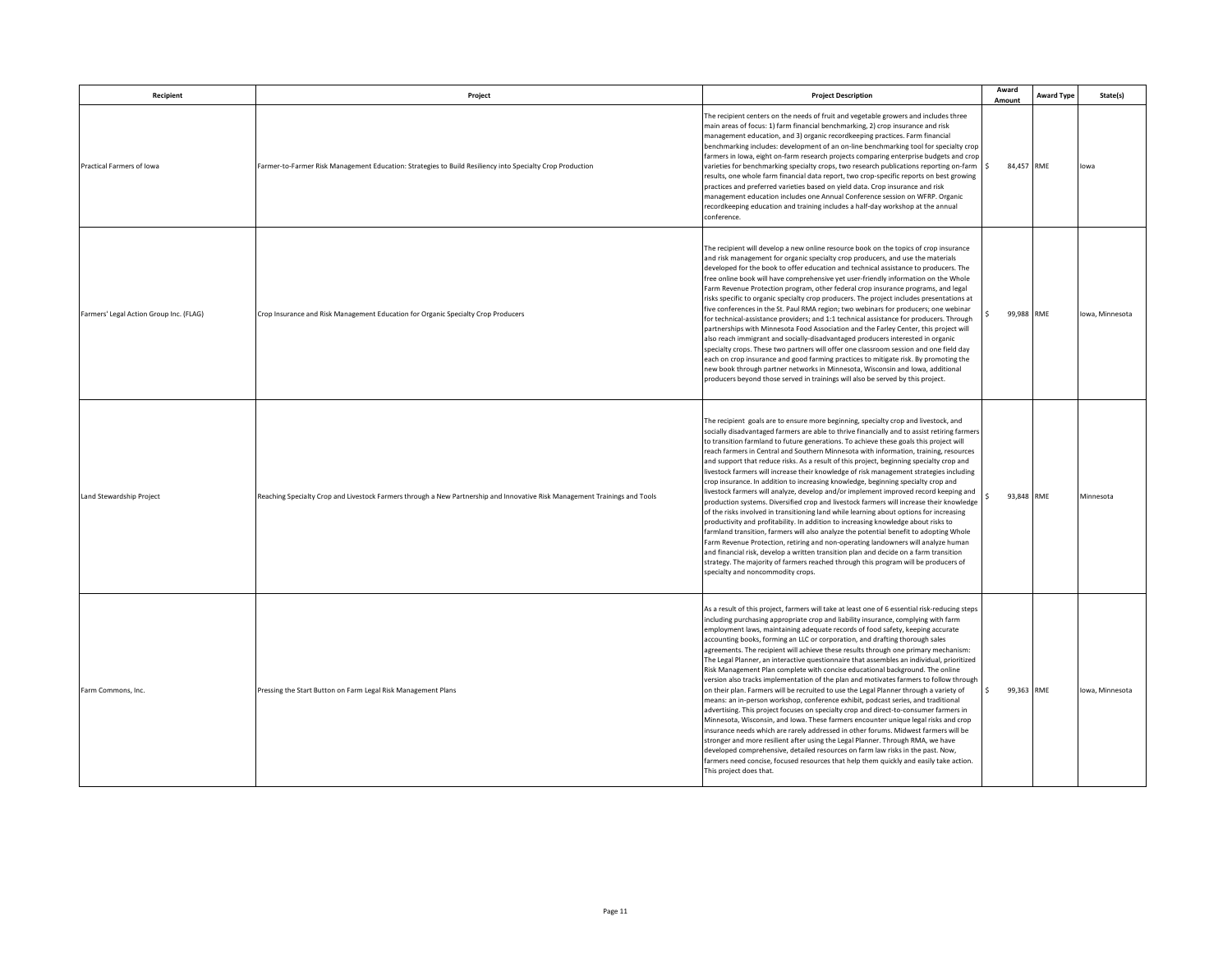| Recipient                                                     | Project                                                                                                                      | <b>Project Description</b>                                                                                                                                                                                                                                                                                                                                                                                                                                                                                                                                                                                                                                                                                                                                                                                                                                                                                                                                                                                                                                                                                                                                                                                                                                                                                                                                                                                                                                                                                                                                 | Award<br>Amount  | <b>Award Type</b> | State(s)  |
|---------------------------------------------------------------|------------------------------------------------------------------------------------------------------------------------------|------------------------------------------------------------------------------------------------------------------------------------------------------------------------------------------------------------------------------------------------------------------------------------------------------------------------------------------------------------------------------------------------------------------------------------------------------------------------------------------------------------------------------------------------------------------------------------------------------------------------------------------------------------------------------------------------------------------------------------------------------------------------------------------------------------------------------------------------------------------------------------------------------------------------------------------------------------------------------------------------------------------------------------------------------------------------------------------------------------------------------------------------------------------------------------------------------------------------------------------------------------------------------------------------------------------------------------------------------------------------------------------------------------------------------------------------------------------------------------------------------------------------------------------------------------|------------------|-------------------|-----------|
| Iowa Organic Association                                      | Risk Management Training and Tools for Iowa Producers and Beginning Farmers Considering Organic Transition                   | The recipient will provide lowa producers with risk-management resources and tools for<br>making sound on-farm management decisions to reduce risk and increase success in<br>transitioning to organic production. This goal will be achieved through three objectives:<br>1) Increase organic and sustainable producers' knowledge and understanding of risk-<br>management tools and strategies for organic transition; 2) Promote risk-management<br>trainings and tools to lowa<br>producers; and 3) Create, collect and distribute risk-management training, tools and<br>resources to producers and evaluate the effectiveness of project training and tools. The<br>objectives will be achieved through a combination of classroom workshops, on-farm<br>educational workshops, outreach events, and online communications. Through these<br>training strategies, lowa producers will gain knowledge and tools to enable them to<br>make sound riskmanagement decisions about production, record keeping, marketing,<br>human resources, crop insurance, and business planning as they consider organic<br>transition. The targeted audience is organic and sustainable producers in lowa, a group<br>historically comprised of small and limited resource producers, as well as conventional<br>lowa producers considering organic transition. The expected impact is that these<br>producers will learn more about and implement available tools, resources and strategies<br>to manage risks on their farms as they consider organic transition. | 55,231 RME       |                   | lowa      |
| The Board of Regents of the University of Wisconsin<br>System | Farm Financial Management and Succession Planning for Wisconsin Farmers                                                      | The recipient builds on four successful programs by offering: Three Heart of the Farm -<br>Women in Agriculture conferences to provide a range of risk management topics,<br>including financial analysis, recordkeeping and crop management; two financial<br>management workshops which will follow the blueprint of "records, financial reports,<br>and decision-making"; two Returning to the Farm programs providing education to<br>analyze financial capacity for more partners and evaluate the readiness of two<br>generations for transition; and one Shifting Gears for Your Later Farming Years that<br>focuses on retirement and estate planning regardless if a successor has been identified.<br>Through these programs this project will reach Wisconsin farmers with risk management<br>education, focusing on financial analysis and benchmarking to help them navigate and<br>make decisions. Financial analysis is the foundation to making comprehensive risk<br>management plans. These programs will mentor farm women and families to meet their<br>goal to make informed risk management decisions based on improved financial data. It<br>will empower them in financial stewardship of their farm businesses' resources.                                                                                                                                                                                                                                                                                                        | 49,452 RME       |                   | Wisconsin |
| University of Nebraska                                        | Risk Management Education for Nebraska Livestock and Forage Producers, Women in Agriculture, and New and Beginning Producers | The recipient will focus on delivering risk management education to three key<br>underserved audiences in the State of Nebraska: livestock and forage producers; women<br>involved in agriculture (WIA); and, new and beginning producers. WIA-The goal is to<br>reach women farmers and ranchers and agriculture industry professionals with specific<br>information and updates on crop and forage insurance during the 2017 Nebraska<br>Women in Agriculture Conference which has an estimated attendance of 300. This WIA<br>audience will also include new, beginning and transitioning producers. Impacts will<br>include dissemination of information and specific tools on insurance causing producers<br>to implement the best insurance plan for their operation. Livestock and forage<br>producers - the goal for this audience is identification and mitigation of production and<br>financial risk inherent to their operation(s). This includes understanding, evaluation,<br>implementation, and long-term adoption of risk management tools and principles.<br>Education on Rainfall Index insurance programs (Pasture, Rangeland and Forage; and,<br>Annual Forage) will be emphasized. New/beginning producers - the goal for this<br>audience is an improved understanding of where risk elements may be found, what<br>tools are available to mitigate, sources of information, and a targeted behavior change<br>that promotes risk management over profit maximization in livestock and forage<br>operations.                        | 85,779 RME       |                   | Nebraska  |
| Center for Rural Affairs                                      | Whole Farm Revenue Protection Education for Underserved Nebraska Farmers                                                     | Nebraska's underserved specialty crop and diversified commodity crop farmers,<br>including women and beginners, have greater risk management needs than<br>conventional crop insurance products can address. RMA's Whole-Farm Revenue<br>Protection (WFRP) insurance product protects these most vulnerable farmers, but is<br>severely underutilized in Nebraska. The recipient will (1) educate farmers on insurance<br>products and how to select appropriate approaches; (2) educate farmers to improve<br>their ability to use WFRP as it currently is available; and (3) identify barriers to WFRP<br>access and develop recommendations to improve accessibility and use. Training will be<br>provided as 4 half-day workshops, each targeted to a specific underserved farmer<br>audience in Nebraska. The recipient will also provide individual phone consultations and<br>a helpline.                                                                                                                                                                                                                                                                                                                                                                                                                                                                                                                                                                                                                                                           | S.<br>70,000 RME |                   | Nebraska  |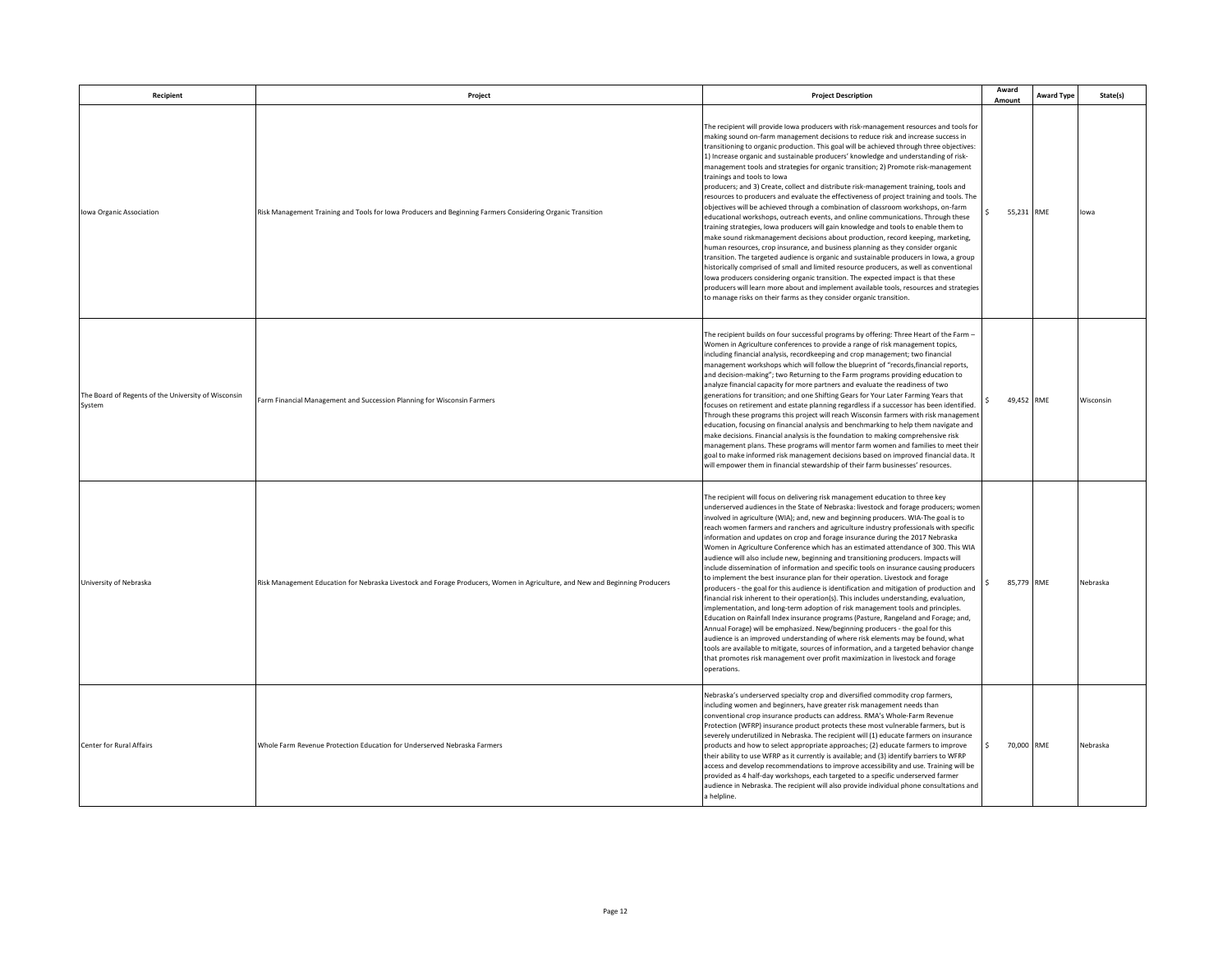| Recipient                        | Project                                                                                                                                        | <b>Project Description</b>                                                                                                                                                                                                                                                                                                                                                                                                                                                                                                                                                                                                                                                                                                                                                                                                                                                                                                                                                                                                                                                                                                                                                                                                                                                                                                                                                                                                                                                                                                                                               | Award<br>Amount            | <b>Award Type</b> | State(s)       |
|----------------------------------|------------------------------------------------------------------------------------------------------------------------------------------------|--------------------------------------------------------------------------------------------------------------------------------------------------------------------------------------------------------------------------------------------------------------------------------------------------------------------------------------------------------------------------------------------------------------------------------------------------------------------------------------------------------------------------------------------------------------------------------------------------------------------------------------------------------------------------------------------------------------------------------------------------------------------------------------------------------------------------------------------------------------------------------------------------------------------------------------------------------------------------------------------------------------------------------------------------------------------------------------------------------------------------------------------------------------------------------------------------------------------------------------------------------------------------------------------------------------------------------------------------------------------------------------------------------------------------------------------------------------------------------------------------------------------------------------------------------------------------|----------------------------|-------------------|----------------|
| Kansas State University          | Educating Kansas Livestock Producers About Drought Risk Management Strategies and Tools                                                        | Pasture grazing and perennial forage production are major components of livestock<br>production in Kansas, representing 18 million acres (this compares with 19.8 million<br>acres planted to wheat, corn, grain sorghum, and soybeans in the state). Drought is also<br>a common feature of Kansas weather, and drought necessarily affects livestock<br>operations by reducing forage output, stressing the pasture itself, forcing herd culling, or<br>requiring the purchase of alternative feeds. The recipient will help farmers and ranchers<br>prepare for drought by providing them with tools for managing drought risk. This<br>includes a better understanding of how forage production relates to precipitation<br>patterns, which should aid decisions on stocking rates, pasture care, culling, and<br>purchased forage. The project will also educate producers about RMA's Pasture,<br>Rangeland, and Forage (PRF) insurance, which compensates producers for precipitation<br>shortfalls. Other programs like the Non-Insured Assistance Program and Livestock<br>Forage Disaster Payments will also be explained. This project proposes a series of six<br>producer training workshops across Kansas in the spring of 2017 as farmers and<br>ranchers prepare for the next grazing season. These training sessions will be half-day<br>events where producers will learn about drought management strategies and decision<br>tools to help evaluate their options.                                                                                    | 26.304 RME<br>$\mathsf{s}$ |                   | Kansas         |
| Kansas Water Office              | Limited Irrigation Crop Insurance/Water Conservation Area Calculator, Informational Website, and Educational Events                            | The recipient will produce resources to support the efforts of the USDA RMA Topeka<br>Region office staff and provide crop insurance educational opportunities to a diverse<br>audience. As a result of this project being funded an online calculating tool for Limited<br>Irrigation crop insurance options will be developed, this calculator will be linked to the<br>State of Kansas water use information database so the most recent year's data will be<br>accessible. Additionally, a website where the tool will be hosted will be designed and<br>contain information on full, limited, and non-irrigated crop insurance options with data,<br>graphics, and limited irrigation success stories. Finally, five Limited Irrigation Crop<br>Insurance and Water Conservation Area educational events will be conducted in areas<br>overlying the depleting High Plains Aquifer in western Kansas. This project's goals are to<br>1. Increase awareness of crop insurance options in western Kansas, especially with the<br>2017 expansion of Limited Irrigation crop insurance policies in Kansas. 2. Educate<br>producers who will have limited water resources in the near future of available crop<br>insurance options. 3. Create a tool that will make for more efficient water use and yield<br>data calculations, for USDA-RMA staff and the general public.                                                                                                                                                                                             | 90,768 RME<br>S.           |                   | Kansas         |
| National Crop Insurance Services | Developing Marketing Plans and Strategies for Limited Resource Producers of Underserved Commodities in South Carolina Strike Force<br>Counties | The recipient will enable small, limited resource, and socially disadvantaged producers<br>of underserved commodities and specialty crops in South Carolina StrikeForce counties,<br>to understand and respond to marketing risk. Participants will acquire the market<br>analysis skills and understand their own operations sufficiently to develop and<br>implement detailed marketing plans at the enterprise level. Three sequential workshops<br>(18 hours) supplemented by personal assignments and individualized counseling (60<br>hours) will be delivered in two locations to producers via a partnership of subject matter<br>experts and local educators. Participants will develop, for each decision variable in the<br>Marketing Mix (product, price, place, promotion, people) a written goal, consistent with \$<br>consumer preferences for their commodities. For each goal participants will delineate<br>three specific actions they will take to reach those goals, and commit to implement their<br>specified marketing plans. Extension Educators will support and monitor progress<br>throughout the project recording the number of actions completed. This innovative,<br>concentrated and iterative program, with sequential workshops, hands-on activities and<br>individualized on-farm follow-up, provides participants an opportunity to succeed. This<br>educational approach typically leads to long-term behavioral change, consistent with<br>the philosophy that behavior changes are more likely with sustained personal support. | 73,874 RME                 |                   | South Carolina |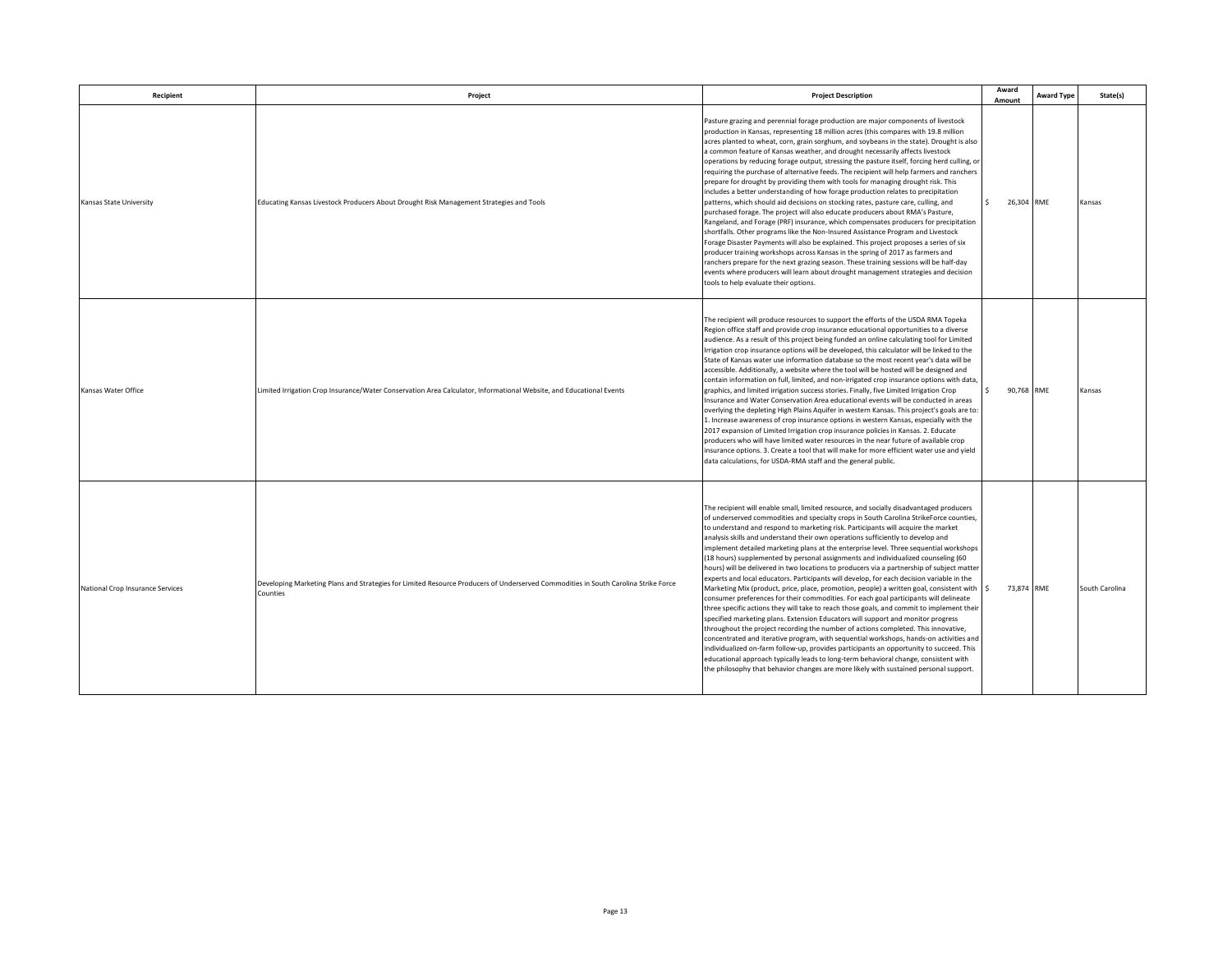| Recipient                                          | Project                                                                                                                              | <b>Project Description</b>                                                                                                                                                                                                                                                                                                                                                                                                                                                                                                                                                                                                                                                                                                                                                                                                                                                                                                                                                                                                                                                                                                                                                                                                                                                                                                                                                                                                                                                                                                                          | Award<br>Amount | <b>Award Type</b> | State(s)         |
|----------------------------------------------------|--------------------------------------------------------------------------------------------------------------------------------------|-----------------------------------------------------------------------------------------------------------------------------------------------------------------------------------------------------------------------------------------------------------------------------------------------------------------------------------------------------------------------------------------------------------------------------------------------------------------------------------------------------------------------------------------------------------------------------------------------------------------------------------------------------------------------------------------------------------------------------------------------------------------------------------------------------------------------------------------------------------------------------------------------------------------------------------------------------------------------------------------------------------------------------------------------------------------------------------------------------------------------------------------------------------------------------------------------------------------------------------------------------------------------------------------------------------------------------------------------------------------------------------------------------------------------------------------------------------------------------------------------------------------------------------------------------|-----------------|-------------------|------------------|
| National Crop Insurance Services                   | Developing Personal Risk Management Plans for Limited Resource Producers of Underserved Commodities in Alabama Strike Force Counties | The recipient will enable small, limited resource and socially disadvantaged producers of<br>underserved commodities and specialty crops in Alabama StrikeForce counties to<br>understand and respond to production (crop and livestock insurance), marketing<br>(strategies and farmers markets), financial (record-keeping and bench-marking), legal<br>(liabilities and estate planning), and human resource (labor) risks, by developing<br>personal risk management plans. Three sequential workshops (18 hours), supplemented<br>by personal assignments and on-farm visits providing individualized tutoring and<br>counseling (60 hours), will be delivered to producers via a partnership of subject matter<br>experts and local educators. Participants will develop the skills and understand their<br>own operations sufficiently to establish written goals for each of the five areas of risk<br>specific to their farm, delineate three detailed actions to reach each goal, and commit to<br>implement their personal risk management plan. Educators will support and monitor<br>their progress throughout, and interview each participant at the end of the project<br>recording the number of actions completed. This concentrated, participatory approach<br>to education, with sequential workshops and individualized one-on-one follow-up,<br>provides participants with an opportunity for sustained support as they master the skills<br>aught in the workshops, increasing the likelihood of long-term behavioral change. | 96,348 RME      |                   | Alabama          |
| FamilyFarmed                                       | Growing Success: Best Practices in On-Farm Food Safety, Wholesale and Direct Marketing for Valdosta Region Specialty Crop Farmers    | The goal of Growing Success is to build the skills of farmers and enable them to better<br>understand opportunities and risks in wholesale and direct marketing and adopt best<br>practices that minimize their risk. The recipient will work with two partners in Florida<br>and Georgia to engage small-scale specialty crop farmers who are selling products into<br>local food markets. Participants will be invited to one of two training workshops, receive<br>a companion manual (Wholesale or Direct Market Success), receive two Growing<br>Success/Food Safety/RMA WholeFarm Revenue Protection Insurance news and<br>resources e-blasts, be introduced to the On-Farm Food Safety website where each can<br>create a free food safety plan, and be invited to join an online discussion group where<br>they can find technical assistance answers and topical discussions. We anticipate<br>farmers will make changes to their operations to minimize their risk. Specifically, farmers<br>will increase their understanding about best practices in Wholesale and Direct<br>Marketing, Food Safety and Postharvest Handling Risk Management, and about<br>available Crop Insurance options including Whole Farm Revenue Protection; develop risk<br>management plans and strategies; and begin to implement specific best practices in<br>their operations.                                                                                                                                                                            | 28,518 RME      |                   | Florida, Georgia |
| Southwest Georgia Project for Community Education, | South Georgia Risk Management Education Program                                                                                      | The recipient will develop and implement a targeted risk management education<br>program for vulnerable and under-served producers in Georgia through the South<br>Georgia Risk Management Education Program. This Program utilizes a multi-faceted<br>approach to educate producers on existing and emerging risk management tools<br>available to them. Agriculture is Georgia's most prized industry, contributing billions of<br>dollars annually to the state's economy. Sadly, the state lost more than 11 percent of its<br>farms from 2007 to 2012 and saw a 5 percent decrease in total acreage in farmland,<br>according to the USDA. The average age of farmers in Georgia, along with the rest of the<br>nation, is 58 years and increasing. Implementation of the is program is essential for the<br>protection and preservation of farmland in Georgia, specifically land owned by<br>vulnerable producers. The South Georgia Risk Management Education Program will at<br>minimum: Increase the amount of relevant risk management information distributed to<br>producers, Increase knowledge of risk management tools available, Increase the number<br>of farmers enrolled in programs (i.e. crop insurance), More farms implementing risk<br>$\Box$ In<br>management strategies (i.e. safety plan, succession plan, etc).<br>viability for farmers in Georgia, and Increased sustainability of farms in Georgia.                                                                                                                 | 95,350 RME      |                   | Georgia          |